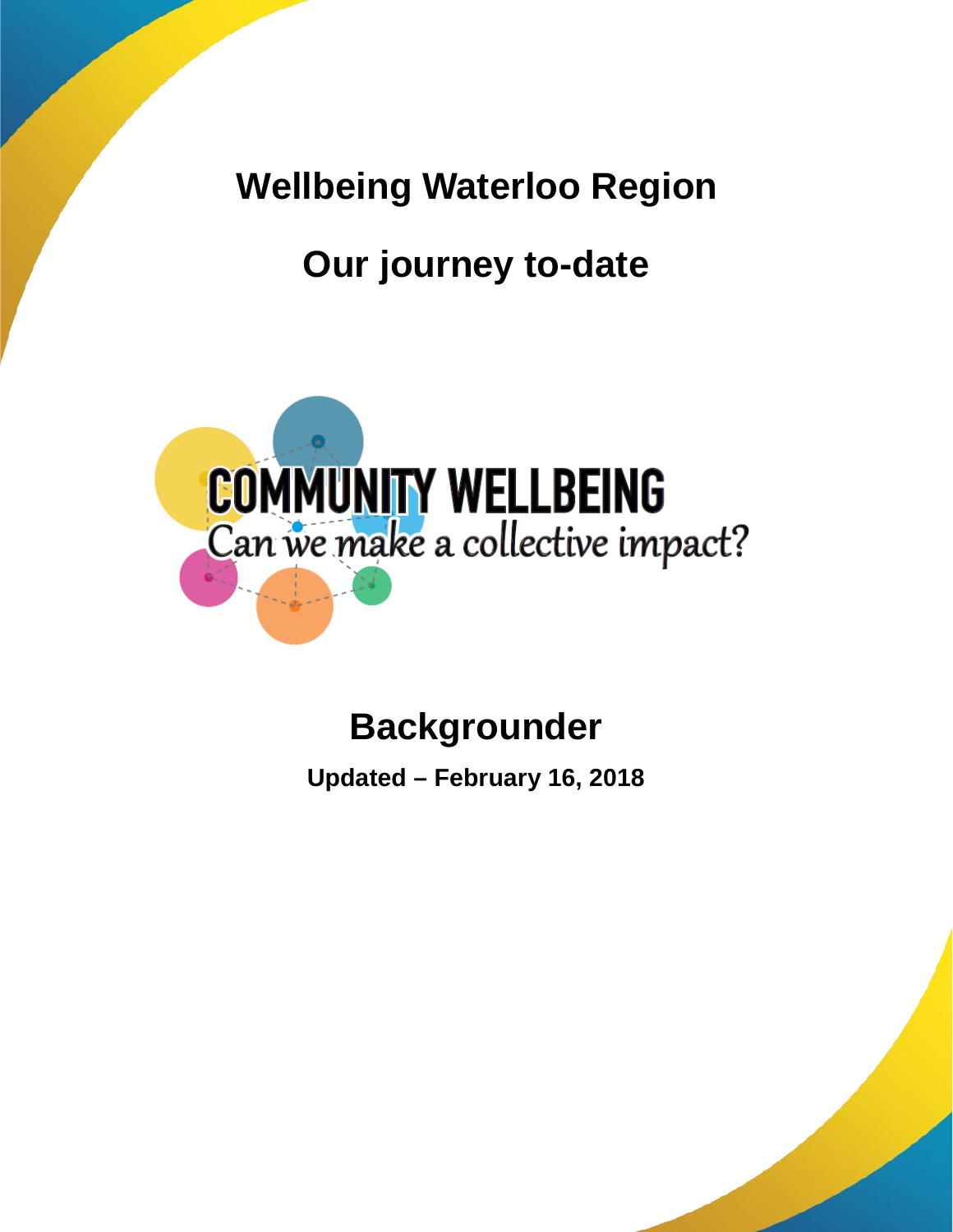# **Executive Summary**

Community wellbeing is shaped by a wide variety of conditions and systems in which individuals and communities are born, grow, work, live, and play.

Waterloo Region is a community that has a number of partnerships which have made significant progress towards dealing with complex issues of community wellbeing.

Over the past several years there have been many conversations that have identified some urgency to collaborate across these partnerships to further advance a more integrated, holistic approach to community wellness/wellbeing and create significant and impactful solutions.

Through Wellbeing Waterloo Region we will to work together to identify and address collective priorities that will improve community wellness/wellbeing so that everyone in our community is able to thrive, and no one is left behind.

Our why:

• We are able to impact wellbeing together in a way we are unable to alone.

Our goals

- Identify a shared vision with priorities and actions together that will positively impact wellbeing.
- Develop a coordinated and collective way to measure community wellbeing and understand our collective impact.
- Foster community engagement and communication to shape our wellbeing journey.
- Strengthen community capacity by enhancing skills, while shaping our direction.

Our approach

- Build on work of existing collaboratives/networks.
- Work in different and innovative ways to impact wellbeing.
- Strike a balance between planning the journey and moving to action.
- Be responsive and adaptive in our planning.

There are many ways to get involved in the conversations about our community's wellbeing and help to identify priorities for collective action.

### **Social media:**

Join the conversation [#wellbeingWR](https://twitter.com/search?src=typd&q=%23wellbeingWR)

### **Our website:**

To find out more visit the [Wellbeing Waterloo Region website](http://www.wellbeingwaterloo.ca/blog/) or contact: [Lorie Fioze](mailto:lfioze@regionofwaterloo.ca) at:

Email: [lfioze@regionofwaterloo.ca](mailto:lfioze@regionofwaterloo.ca)

Phone: 519-575-4758

TTY: 519-575-4608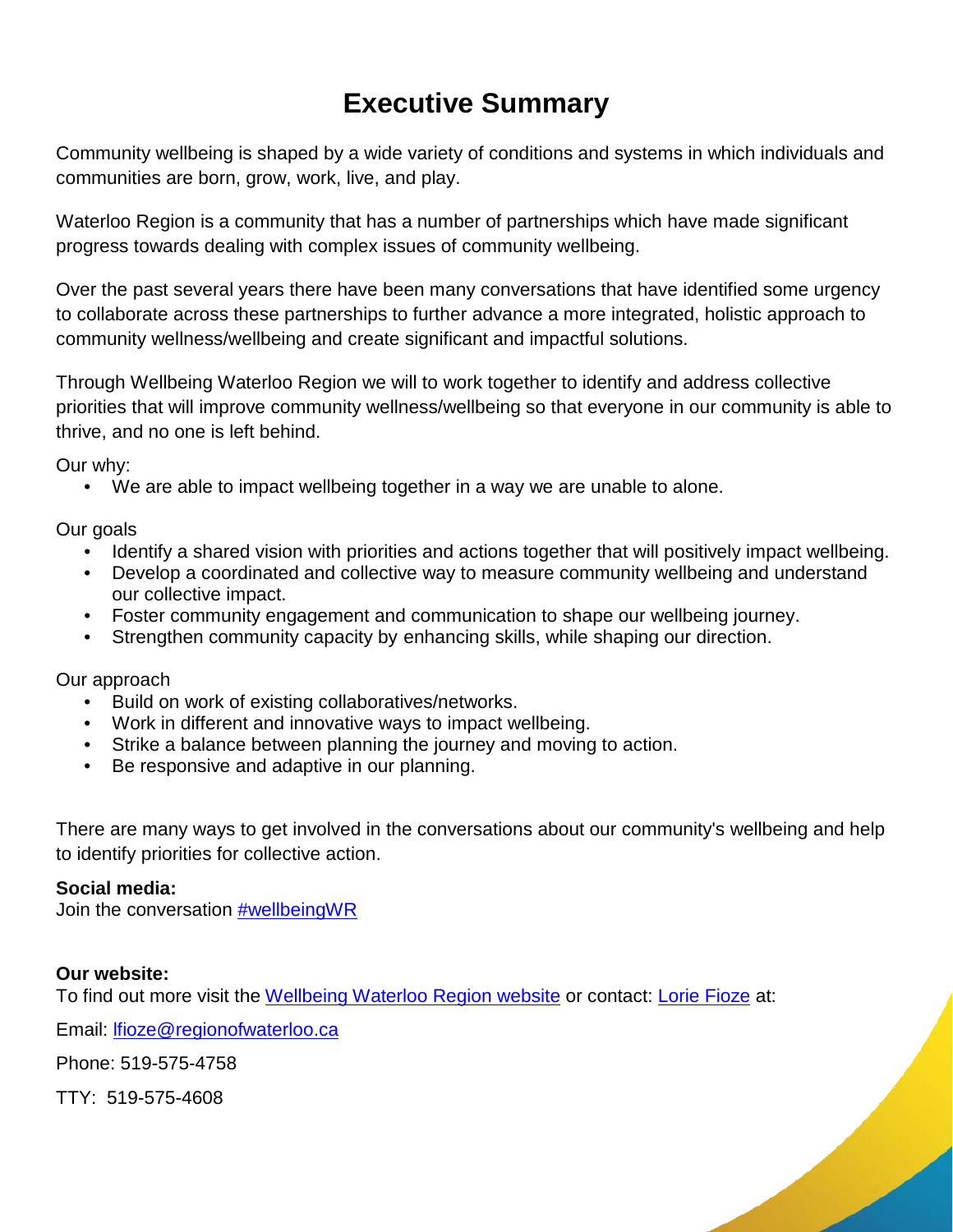# **Section 1: Background**

### **Purpose of this document**

This document has been developed in order to provide an overview of Wellbeing Waterloo Region history and process to-date and is being used as a background document to inform and engage the community in order to:

- Create awareness about Wellbeing Waterloo Region.
- Gather feedback to inform the overall process and structure of Wellbeing Waterloo Region.
- Document our process to-date.
- Establish interest in moving forward.
- Invite people, organizations and collaboratives to participate in the initiative.

This document provides an overview of the draft model that was developed based on the process and input to-date and will evolve as we move forward in our journey.

### **History**

Waterloo Region is a community that has created a number of cross-sectoral partnerships which have made significant progress towards dealing with complex issues and different population needs at a systems level, e.g. Crime Prevention Council; Homelessness, Housing Umbrella Group; Immigration Partnership; Integrated Drugs Strategy; Rural Realities; Children's Planning Table etc. Over the past several years there have been many conversations and meetings that have identified some urgency to collaborate across the systems to further advance a more integrated, holistic and measured approach that coordinates resources and investments, to create sustainable and impactful solutions. The discussions were premised on the belief that no single policy, government, organization or program can tackle or solve the increasingly complex social problems we face as a community.

Since January 2013, jointly sponsored meetings were arranged by Waterloo Region Police Services, the Local Health Integration Network in conjunction with Crime Prevention Council. These meetings had a community safety and well-being focus and generated ongoing conversations on how best to move forward with a community safety and well-being plan. Although there was interest to move forward, there was still the need for more clarity about the vision, the purpose, and what the next steps would be to move this work forward.

In order to understand the initial progress on the initiative, and to provide insight into how best to move the initiative forward, a review of the process was conducted by Dr. Kathy Hogarth from the School of Social Work at Renison University College at the University of Waterloo in late 2014. Based on this review, there were several important considerations cited by participants in order to move this complex planning forward. The following will serve as the guiding principles for this stage of the initiative.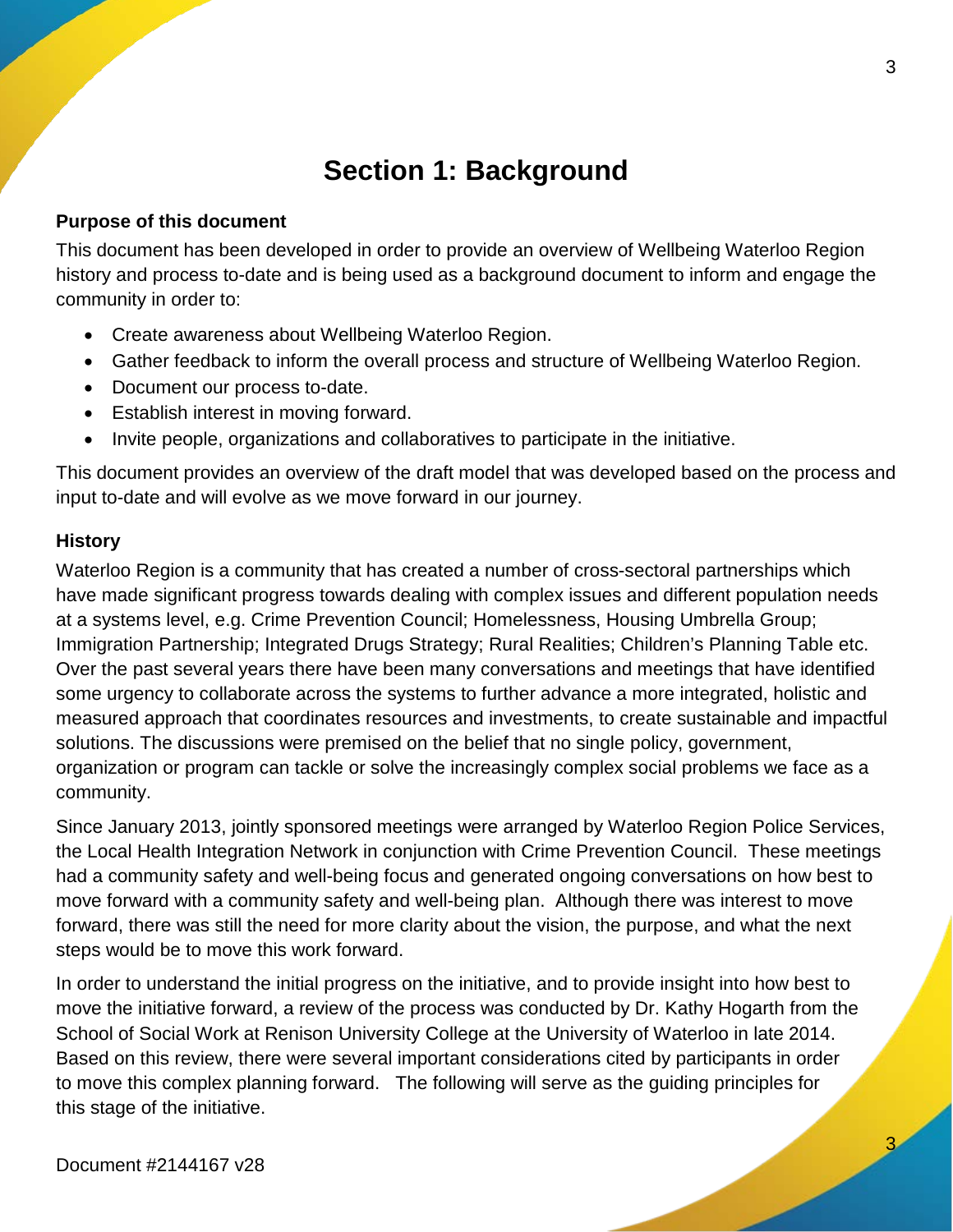### **Guiding principles**

- Develop a shared vision: getting to a shared vision of the initiative and the process of implementation by stakeholders.
- Have deep and meaningful engagement: in order to develop a shared vision for this initiative, all stakeholders need to be engaged in meaningful and collaborative ways, while taking into consideration the issues of power.
- Address the tensions and fears: naming the tensions and fears and addressing them safely and productively will help to build trust and honesty in order for this work to advance.
- Patience in process: this work is complex with a variety of stakeholders and systems that need to build, refine, align and collaborate on efforts. This will take time, and recognition that different partners and pieces of the work may not move at the same pace.
- Craft a process and establish a structure: a collaborative and collective process needs to be implemented in order to identify roles, capacity, level of commitment, function and structure.
- Do things differently: bring together multiple sectors of the community to engage in a change process, with a variety of perspectives, mandates and approaches to achieve the same vision.
- Harness the energies: build from the stakeholder's passion for a vibrant and strong community.
- Leave an empty seat: Leave room for people to join in on the initiative as the process and their commitment evolves.
- Build on: Waterloo Region collaboratives have made significant progress towards dealing with complex issues which this initiative will build on.

Regional Chair Ken Seiling volunteered the Region of Waterloo to bring together partners to plan for the next steps and assist with moving the initiative forward. A smaller "Planning Group" has been working with Chair Seiling to help with these next steps. Members include: The United Way of Kitchener and Waterloo (Jan Varner); The Kitchener and Waterloo Community Foundation (Rosemary Smith); Crime Prevention Council (Chris Sadeler, Shayne Turner); Waterloo Region Police Services (Chief Bryan Larkin); Local Health Integration Network (Bruce Lauckner); Waterloo Region Police Services Board, Chair Tom Galloway; Region of Waterloo (Regional Chair Ken Seiling, Mike Murray, Liana Nolan, Douglas Bartholomew-Saunders and Lorie Fioze).

Community partner organizations that participated in the review conducted by Kathy Hogarth, were invited to two meetings to hear the results of the review and discuss how best to move forward with Wellbeing Waterloo Region. For the purposes of this document we are calling this group the "Reference Group" (see Appendix 1 for the list of participants). Collective aspirations on what the group wished to achieve to make a positive difference on community wellness emerged as follows:

Process and Principle-Related

- Greater inclusiveness (and recognition that the initiative began with many more organizations than are represented in these meetings).
- Improved communication.
- Greater collaboration (in planning, action, assessment, etc.).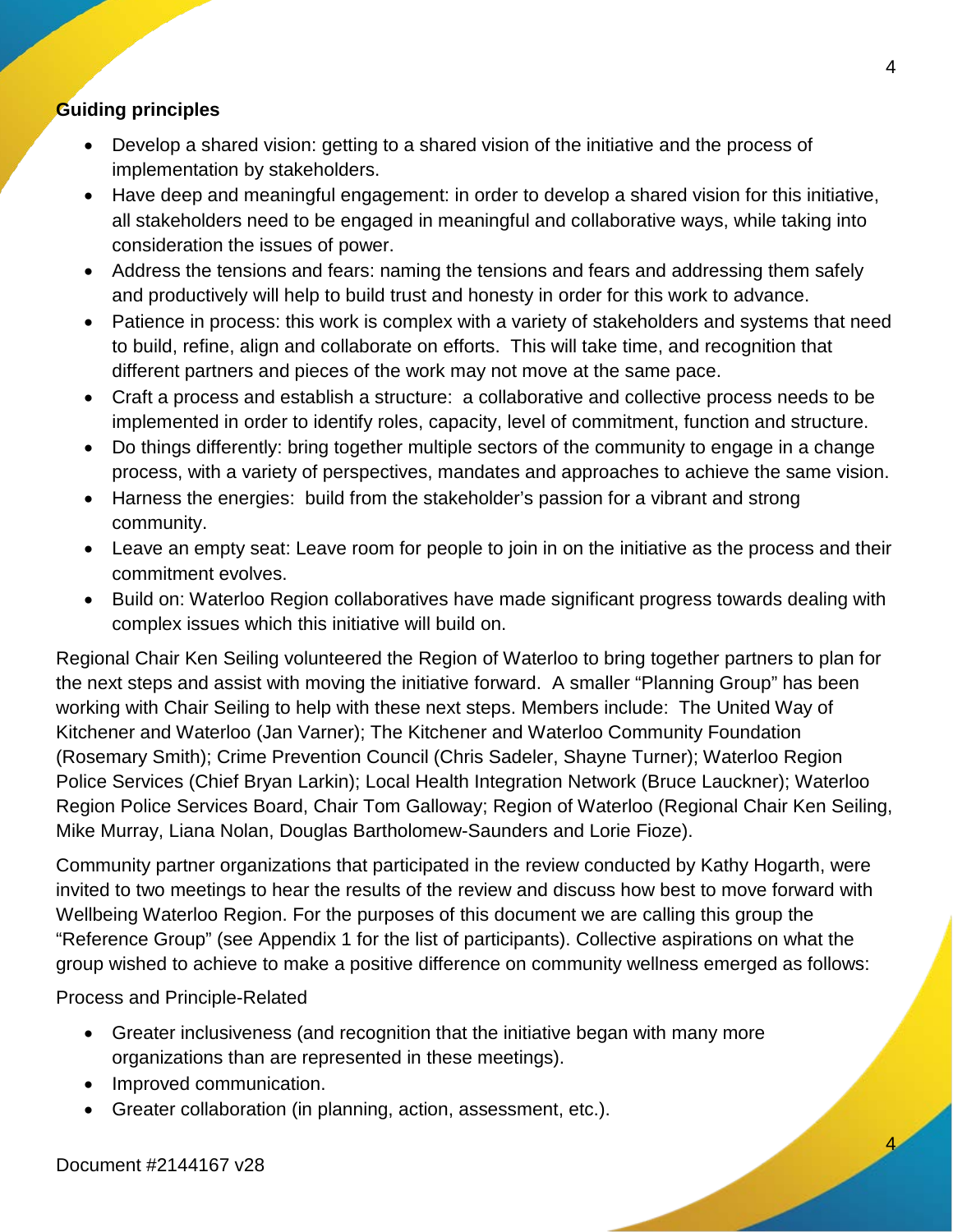- Enhanced clarity of the purpose/goals/value of the initiative.
- Enhanced monitoring/evaluation of what works and why and metrics against which to gauge success.
- Greater use of data (and data sharing) and emphasis on evidence-informed decision-making.
- Enhanced stakeholder asset utilization.
- Greater openness to/use of established and proven models.

### Approach-Related

- Improved problem/gap identification.
- Adopt a 'system of care' approach.
- Focus on prevention/early intervention.
- Focus on priority challenges.
- Enhanced use of integrated approaches that draw systems together.
- Greater use of/reliance on the social determinants of health.
- Greater focus on key selected issues/or an area of concentration and agreement on this (and use of data to determine priorities).
- Greater emphasis on monitoring and evaluation of the process as well as the well-being of our community.

### Outcome-Related

- Improved agency/organization understanding of one another.
- Enhanced outcomes for children/young people.
- Improved graduation rates.
- Reduced stress on families.
- Fewer people in the criminal justice system.
- Reduced poverty everyone with a living wage.
- Reduced need of and waiting lists for affordable and supportive housing.
- Reduced health care costs.
- Greater sense of community belonging ('no one left behind').

Based on the input from this reference group, the Region of Waterloo was asked to develop a draft 'straw model' document for Wellbeing Waterloo Region. The goal was to provide additional 'sensemaking' and bring further clarity to what the potential "it" of a Community Wellness Plan could or should be and a process for advancing the collaborative effort. This straw model document has been revised based on the ongoing feedback at the events and through engagement opportunities.

The Reference Group" recognized that there were people, organizations and collaboratives missing from their group and therefore asked the Region to conduct a series of "Discovery meetings" (Table 1) from July 2016 – September 2016 to:

- Create awareness about Wellbeing Waterloo Region.
- Gather feedback to inform the overall process and structure of Wellbeing Waterloo Region.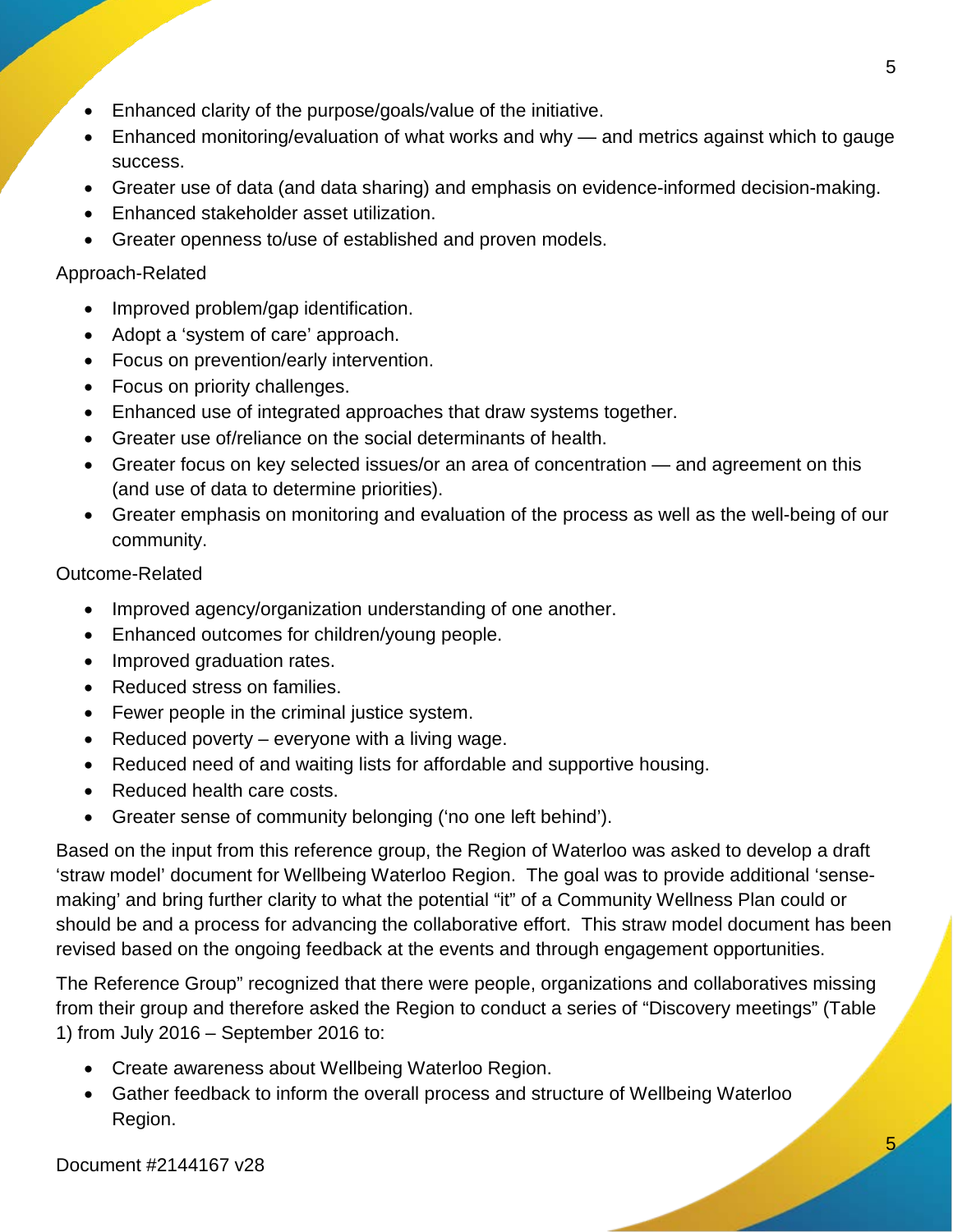- Establish interest in moving forward.
- Discover how best to connect and engage with the collaborative.

### **Table 1: Group or individual discovery meetings:**

| <b>Collaborative / Community partner</b>           | <b>Completed</b> |
|----------------------------------------------------|------------------|
| Collaboratives                                     | 8                |
| Individual meetings with area municipalities       |                  |
| Partners connected to the measurement of wellbeing | 20               |
| Measurement and monitoring working group           | 2                |

More details about the discovery meetings are found at [wellbeingwr.ca.](http://www.wellbeingwr.ca/)

From all of these discussions there has been strong support for Wellbeing Waterloo Region and the development of strategic priorities and measurement systems. There were also a few people who were skeptical that anything concrete would come out of the initiative.

This following provides a summary of the discussions to date.

- Create a sense of shared ownership and commitment to the plan and actions so no one organization is seen as solely responsible.
- Build on existing collaboratives and research**.**
- It was felt that Wellbeing Waterloo Region would raise the profile of wellness in Waterloo Region (what is working well and not so well), and help to create awareness of the larger issues and their interconnectedness.
- Measurement and monitoring was strongly supported to be included in the initiative although also cited as very challenging.
- There are already many planning tables, and collaboratives in Waterloo Region and this just adds another one to attend to divide attention.
- Make it easy for citizens to provide input, and provide methods that support a diversity of participation.
- Create an inclusive process vs. mobilizing quickly and efficiently.
- Many suggested that priorities and a path moving forward be established prior to developing a governance structure. This should be delayed until we are clear about the priorities.
- The tile of "Community Wellness Initiative" was not supported. Many felt that wellbeing better reflected the work.
- Need a definition of what a thriving and well community looks like so we know what we are aspiring to.
- Keeping everyone informed will be critical to the success of the initiative.
- This initiative needs to be courageous and have a strategic focus on what will make the most difference to the community.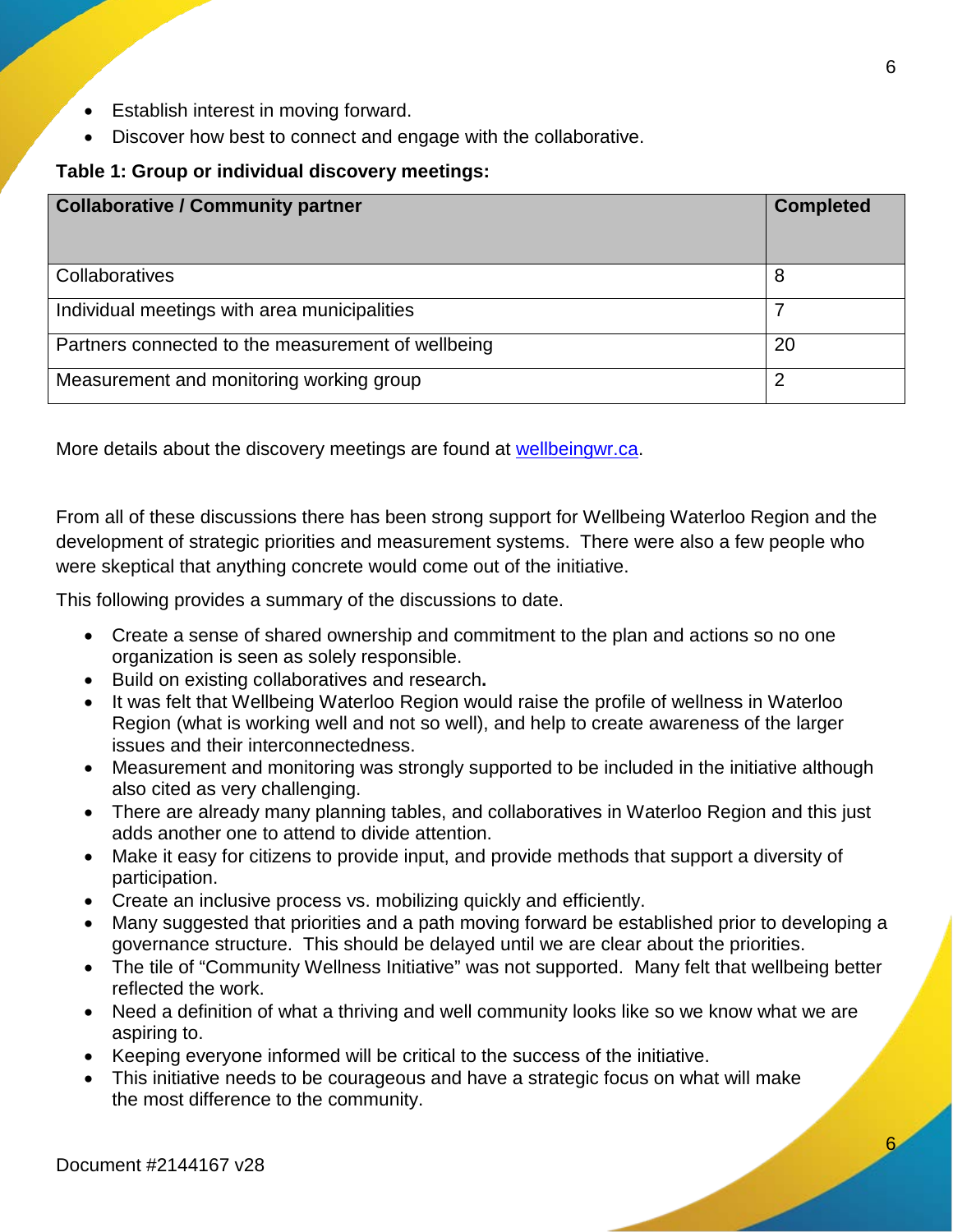- Need to have tangible and measureable actions that add value
- As the process evolves we need to ensure the community is provided with opportunities to share information and tools in order to build strength and capacity.
- It is important to review similar community wellness initiatives in order to understand what has worked and the benefits achieved. Some suggested inviting groups such as Wood Buffalo, Hamilton, Windsor, Guelph to present on their plans and invite those interested to attend. The Measurement and Monitoring working group also expressed an interest in bringing in other communities who measure wellness well e.g. Toronto.
- In order for this to be successful we need key influencers to say, "*we agree and will work together to move the needle*."
- With the profile of wellbeing in Waterloo Region it will be beneficial to implement an open data portal and process to share the data with the community and partners.
- Most municipalities as well as other community partners e.g., K-W Community Foundation, conduct citizen surveys to assess citizen perceptions on some components of well-being. The suggestion was made to align these efforts so that this work could be conducted together.
- Conduct a developmental evaluation of the process in order to learn and capture process, design, strategy and emerging outcomes.
- Consider creating an ongoing glossary of terms and definitions will be helpful to keep everyone on the same page.

This input and the conversations have informed the process and content to-date. The following sections reflect the current feedback and we will continually adapt the process and direction of the initiative as we progress.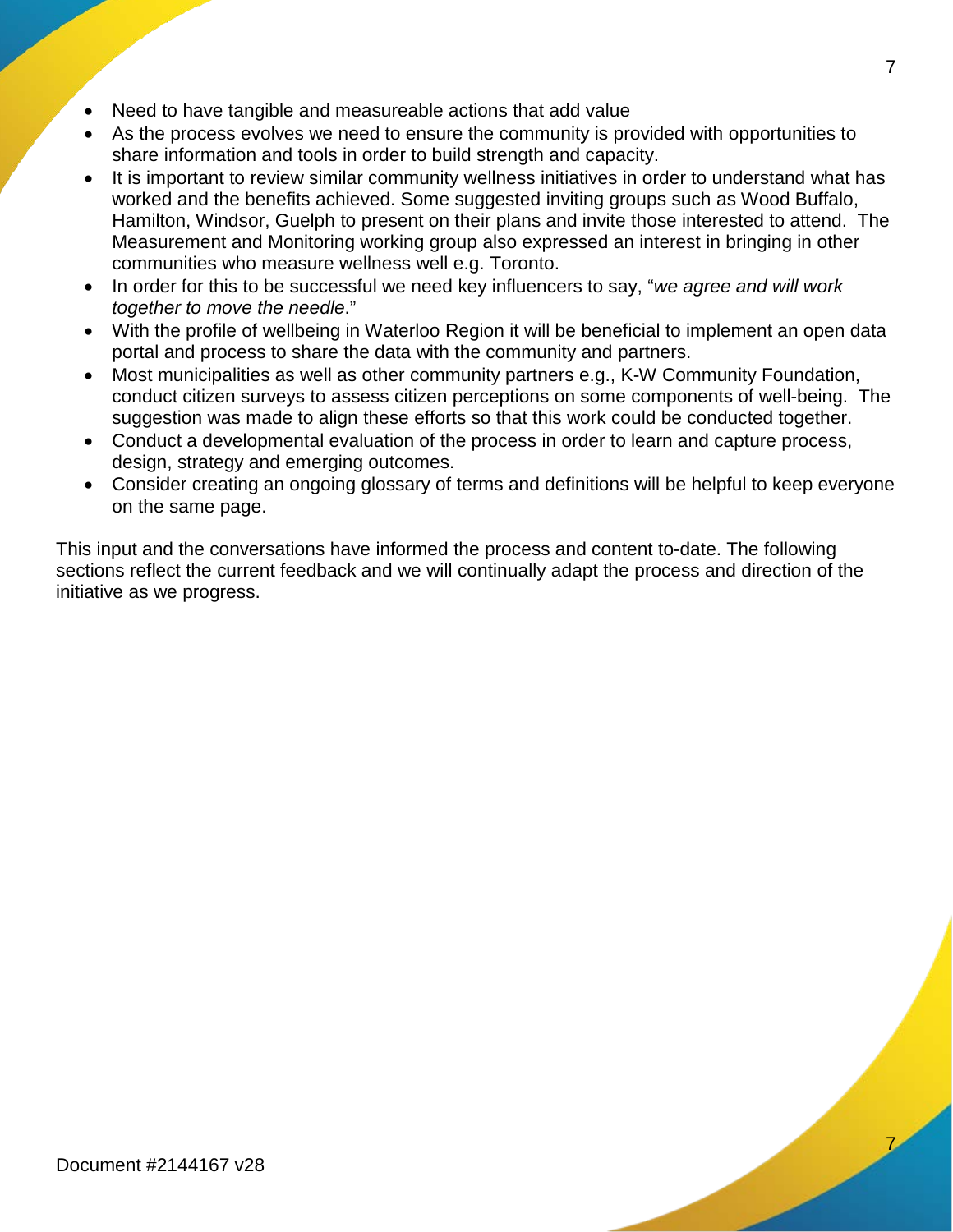# **Section 2: Planning Approach**

Collective Impact has been used as the approach to develop the Wellbeing Waterloo Region model found within this document as it meets some of the needs from the discussions over the past several years and aligns well with the community discussions conducted to-date.

Collective Impact provides a structured approach to work on complex issues and achieve significant and lasting social change by multiple sectors coming together on a common agenda, shared measurement and alignment of effort. The approach is premised on the belief that no single policy, government department, organization or program can tackle or solve the increasingly complex social problems we face as a society.

Consistent and open communication and building trust amongst the stakeholders is integral throughout the process. John Kania & Mark Kramer identified five key conditions for a successful Collective Impact approach (Figure1) which have been incorporated into the draft approach and process in the subsequent sections.

### **Figure 1:**

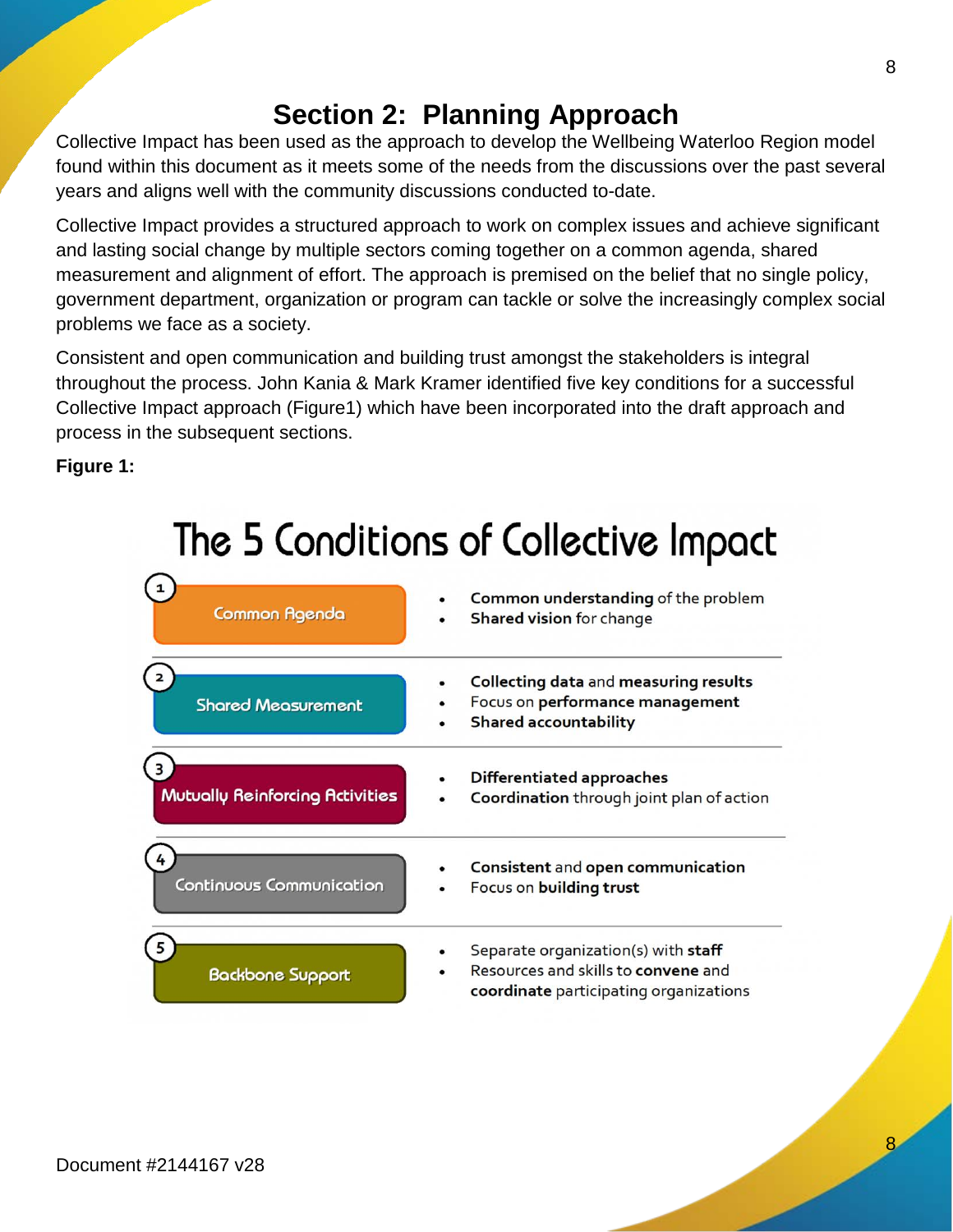# **Section 3: Purpose and Goals of the Initiative**

### **Why a collective Community Wellbeing Initiative?**

Community wellbeing is shaped by a wide variety of conditions and systems in which individuals and communities are born, grow, work, live, and age. So what is community wellbeing? There are many definitions of community wellbeing. For example:

The Canadian Index of Wellbeing has adopted the following as its working definition:

The presence of the highest possible quality of life in its full breadth of expression focused on but not necessarily exclusive to: good living standards, robust health, a sustainable environment, vital communities, an educated populace, balanced time use, high levels of democratic participation, and access to and participation in leisure and culture.

Public health researchers Wiseman and Brasher define community wellbeing as:

The combination of social, economic, environmental, cultural, and political conditions identified by individuals and their communities as essential for them to flourish and fulfill their potential. When looking at the community as a whole, there are three attributes that play a large role in wellbeing: connectedness, livability, and equity.

A definition for community wellbeing will need to be articulated throughout this process for Waterloo Region, however the above definitions have been included in this document to illustrate the complexity and multi-dimensional factors that connect and interact to impact community wellbeing.

Because of this complexity, there is the realization that no single organization, government or program can tackle or solve the increasingly complex conditions or systems to impact community wellbeing. We need to work together to create transformative change and truly improve community wellbeing to ensure that no one gets left behind.

The reason we are pursuing a community wellbeing initiative – the "WHY" – could be summarized as follows:

We are trying to do together what no organization has accomplished or can accomplish on its own. In order to create new, significant and impactful solutions, we wish to work together to identify and address collective priorities that will improve community wellbeing so that everyone in our community is able to thrive, and no one is left behind.

Through the work on Wellbeing Waterloo Region we believe we can:

- Work together to impact wellbeing in a way we are unable to alone.
- Identify priorities and actions that will positively impact wellbeing.
- Develop a common way to measure wellbeing and understand our collective impact.

The following goals (figure 2) will form the bulk of the work in the initial stages of the initiative (June 2016 – October 2017) and will overlap and influence one another as the process evolves. They are an attempt to initially define what "it" is; what we are hoping to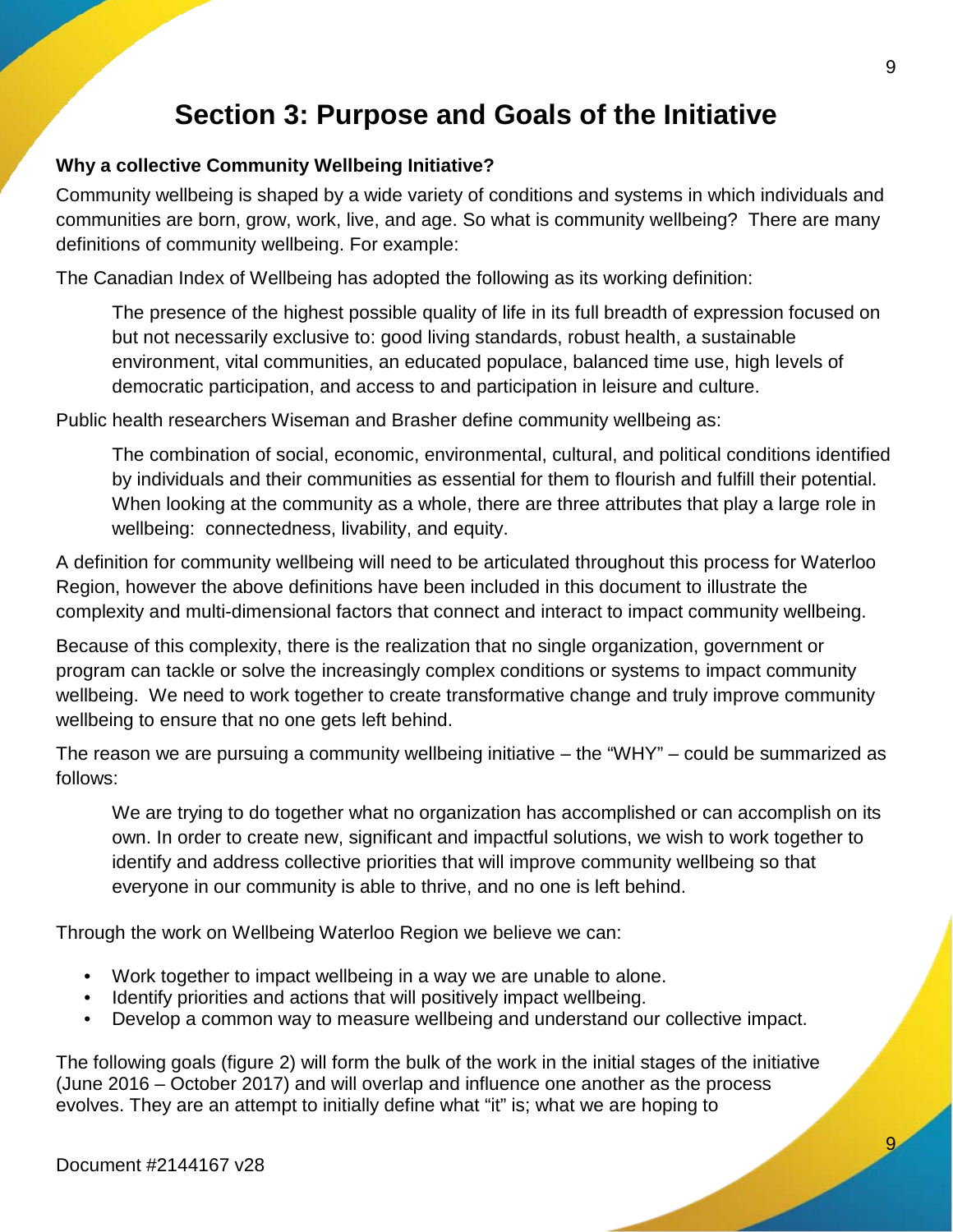accomplish through Wellbeing Waterloo Region. They are not in sequential order and aspects of the work may need to occur in parallel. The goals are described in more detail in Table 2.



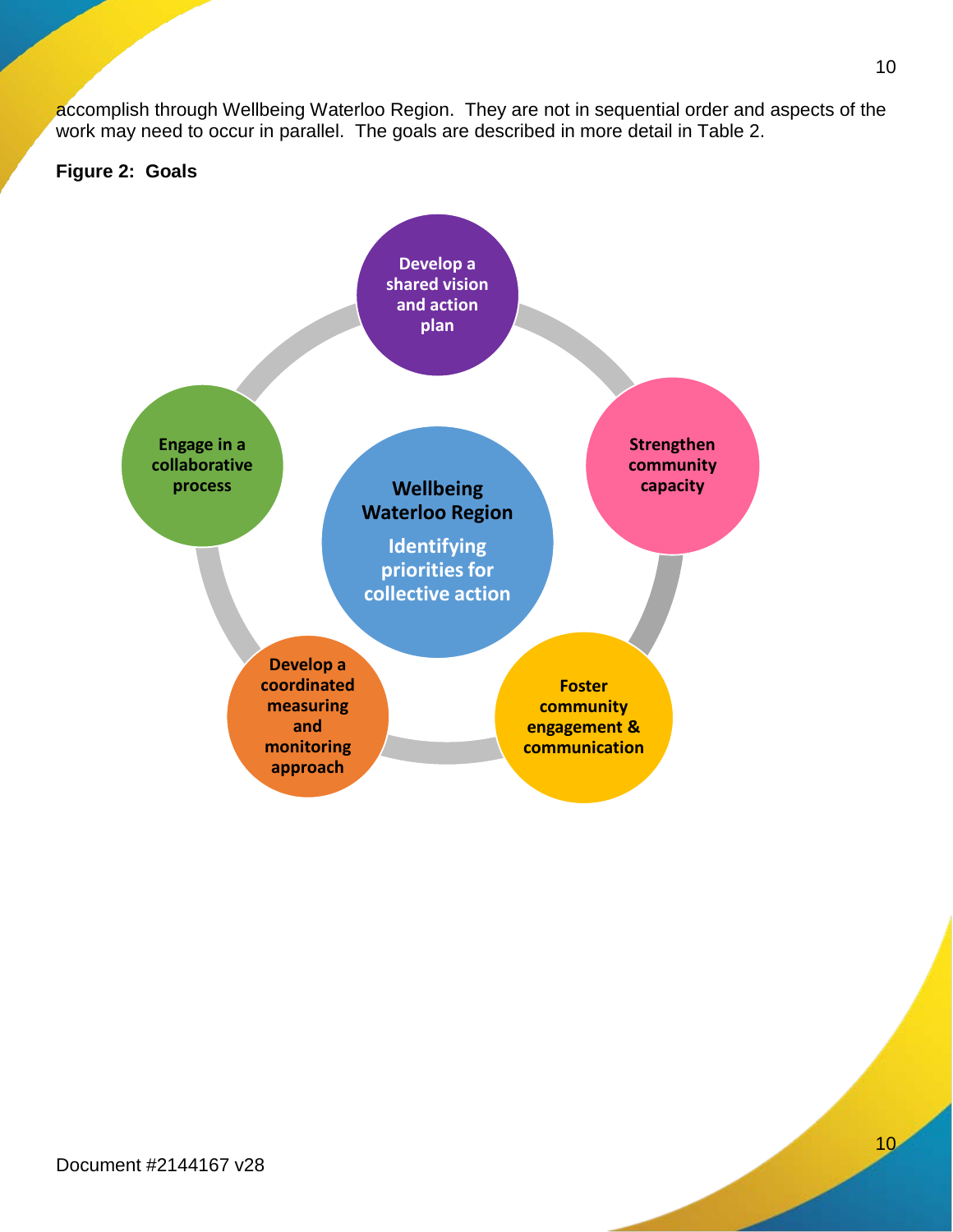### **Table 2: Goals and descriptions**

#### **Engage in a collaborative process**

Create a process that brings all the appropriate community partners together to develop a shared vision of community wellbeing. The process will provide opportunities to develop an integrated, shared, holistic and measured agenda and action plan for community wellbeing. This work would build on existing cross-sectoral partnerships that have made significant progress towards dealing with complex issues and different population needs at a systems level. This process would also involve the development of a community engagement and communication plan which most likely would be supported by an ongoing working group.

### **Develop a shared vision and collective plan for community wellbeing**

Develop a shared vision and collective aspirations related to community wellbeing, based on a desired future state. Based on the shared vision and aspirations, and an analysis of gaps and issues, identity a limited number of priority areas for initial collective action. These priority areas would be informed by various indicators of community wellbeing and could be used by various organizations in the community to align their activities to advance greater collective impact on community wellbeing, particularly the priority areas for collective action. Potential priority areas could include: enhanced outcomes for children/young people, improved graduation rates, fewer people in the criminal justice system, reduced poverty etc.

#### **Develop a coordinated measuring and monitoring approach to measure community wellbeing in Waterloo Region**

Create a commonly agreed upon set of indicators of community wellbeing that provide regular reports on the state of community wellbeing in Waterloo Region.

- Understand the status of wellbeing in Waterloo Region at the system level
- Understand the impact of our efforts and actions identified in the wellbeing plan
- Tell us over time whether community wellbeing is improving
- Explore the possibility of a joint region wide citizen survey

#### **Strengthen community capacity**

Involve the community in development opportunities that support improving community wellbeing. Stakeholders indicated the importance of not only of involving the community in the initiative, but of building upon the community's existing skills. Opportunities for community members to learn from others involved in similar processes and from those doing similar work is a core concept of the approach.

#### **Foster community engagement and communication**

Develop a process to engage the community in Wellbeing Waterloo Region. Stakeholders emphasized the importance of ensuring community awareness and broad participation in the initiative. In order to achieve this, Wellbeing Waterloo Region will be promoted and communicated broadly, capitalizing on existing networks. A transparent and inclusive approach will be taken to maximize opportunities for engagement by all members of the community, to facilitate understanding, and to keep people informed of progress.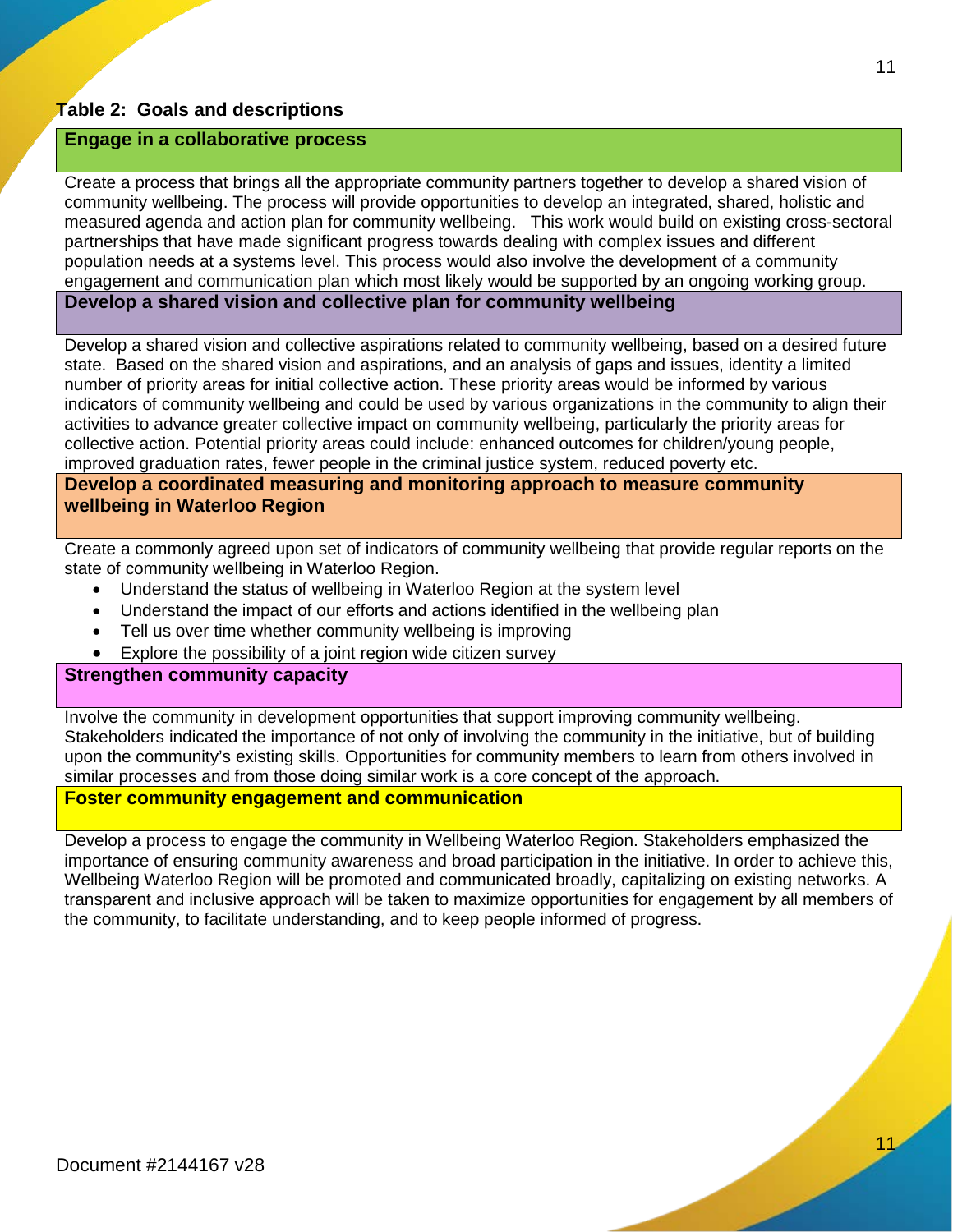# **Section 4: The Framework for Wellbeing**

A common idea that was identified by numerous stakeholders was to adopt a broad framework to

anchor this work. This framework would help us understand the interconnectedness of the many aspects of wellbeing and provide a comprehensive picture of the intersections of community wellbeing. It would also help to create common language and the space for an ongoing conversations and collaboration to drive better outcomes for Waterloo Region residents.

The framework to use as our starting point has been chosen by the community and that is the [Canadian](https://uwaterloo.ca/canadian-index-wellbeing/)  [Index of Wellbeing.](https://uwaterloo.ca/canadian-index-wellbeing/) There are several reasons for this choosing this system:

- It is holistic and measures wellbeing across a wide spectrum of domains.
- Research teams from across the country were engaged to develop the indicators.
- A number of communities are already using the CIW.
- The CIW is already used and supported locally.
- The Association of Ontario Health Centres is advocating for more municipalities to use it.



It is Canadian based and home grown – University of Waterloo.

The CIW provided coaching support to the Measurement and Monitoring working group in order to identify the indicators our community would like to add to the measurement framework. Some of these indicators will be used in a report being developed by the Canadian Index of Wellbeing. This report will provide an overall status of wellbeing and is scheduled to be published in December 2017.

### [Wellbeing profile indicators for the CIW report](http://www.wellbeingwaterloo.ca/blog/wp-content/uploads/2016/08/CIW_domains_and_indicators_-__for_Profile_report_by_CIW.pdf)

There are also many indicators that will not be used by the Wellbeing Profile but have been identified by the Measurement and Monitoring working group as potential data sets to use for program and service level planning. [Additional indicators for the measurement system .](http://www.wellbeingwaterloo.ca/blog/wp-content/uploads/2016/08/Other-Potential_indicators_for_Wellbeing_Waterloo_Region_-_not_included_in_profile_report.pdf)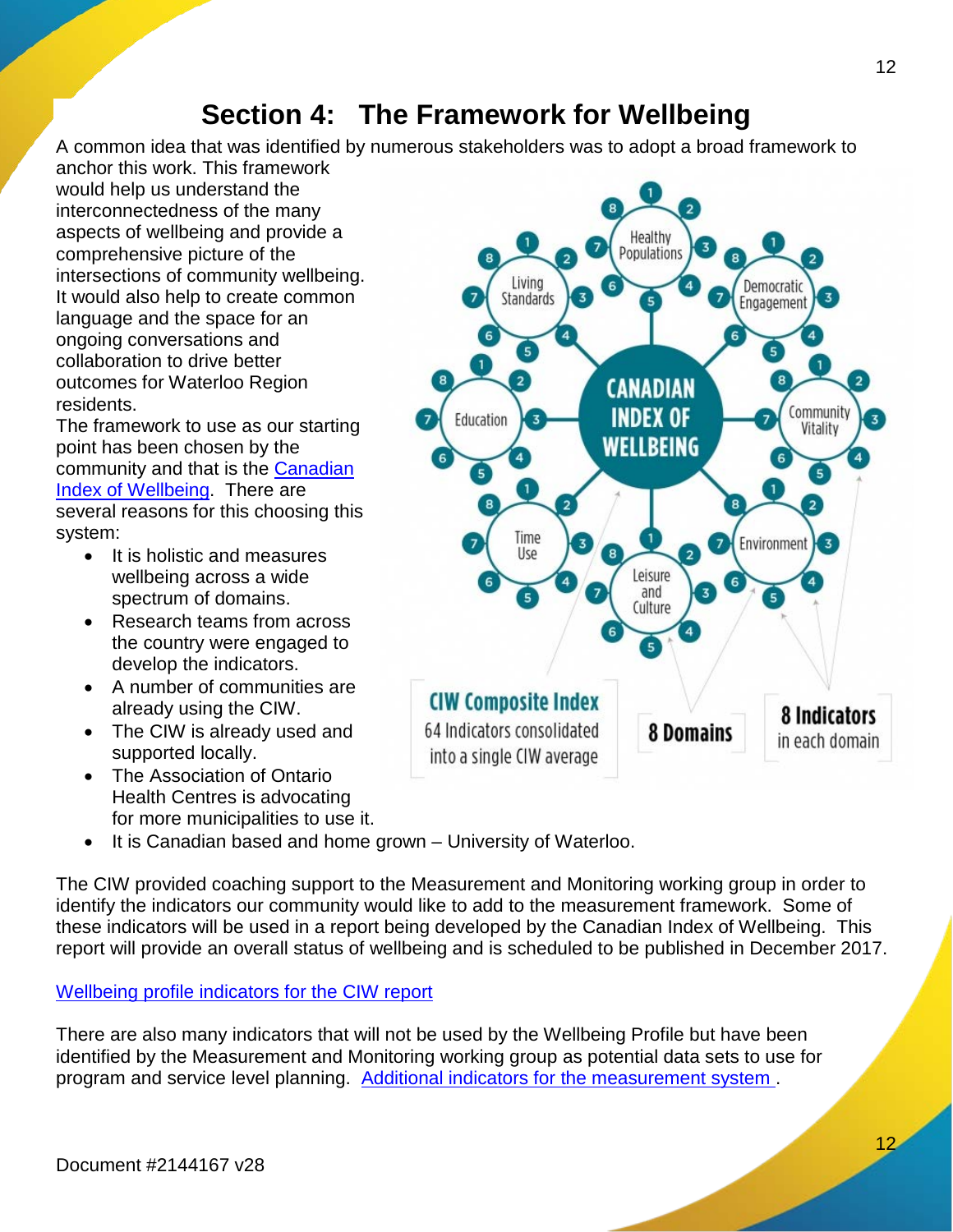# **Section 5: Structure**

There was agreement that the approach and conceptualization of the initiative needs to be defined and shared by the collective as no one agency, level of government or specific sector has the supports, mandate and resources to address the complexities of community wellbeing alone. There was also acknowledgement of the successful collaborative work that is currently underway in addressing one or more of the social determinants of health e.g., Crime Prevention Council, Children's Planning Table, Immigration Partnership, Homelessness to Housing Umbrella Group, Rural Realities etc. And while there is value in addressing these factors individually there was also the belief that there would be value in coming together to prioritize actions and measure outcomes in a more integrated, aligned and coordinated way. In order to continue this journey, we will build opportunities to collaborate across these systems and partnerships. Progress will depend on increasing cross-sector alignment and learning amongst the partners.

At this point of the process a small Planning Group will provide input on the planning process (Appendix 1). A Reference Group has been established to provide advice and direction on the overall initiative's decisions (see Appendix 2). Based on feedback from the Discovery Meetings, the formal structure will be determined once the areas of priority and action are identified. There are also several working groups established to ensure that the goal areas are achieved. Working Group members include individuals from different sectors specific to the task at hand. Working Groups are accountable to the Reference Group. Some groups may be ongoing (standing) while others may be task specific and therefore time limited. There are two working groups that have been formed: a Measurement and Monitoring work group (Appendix 3) and an Engagement and Communications working group (Appendix 4).

There is always an open seat at each table/working group as members of the community are invited to join the working groups at any time throughout the process.

Backbone Support is the organization that provides ongoing support to all functions of Wellbeing Waterloo Region and work groups. The Region of Waterloo was identified as the most appropriate organization to provide interim backbone support until a backbone organization is identified/confirmed by the formal structure once it is established.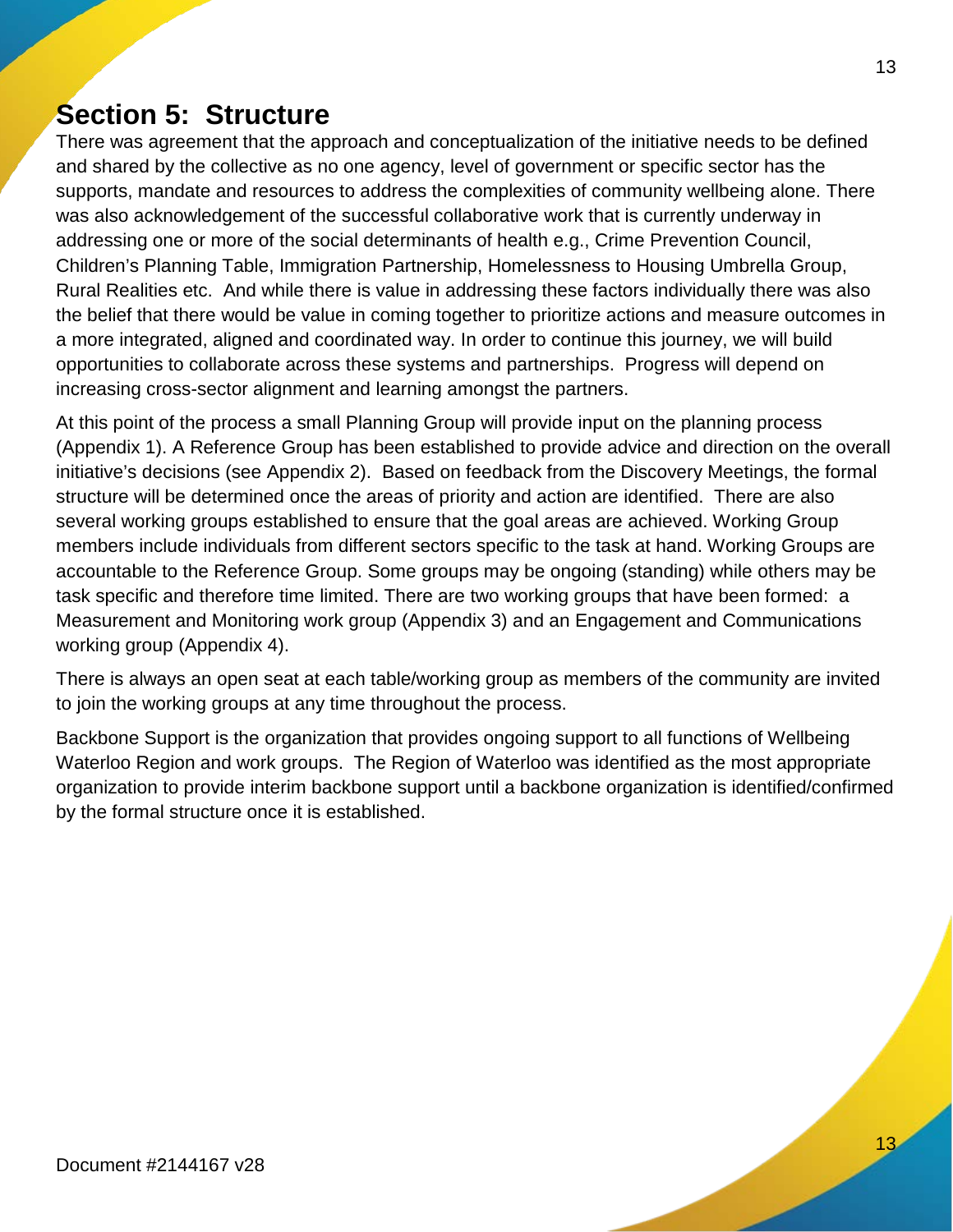### **High Level Milestones**

1. Interest

Establishing interest & building momentum.

June - December, 2016

Making sense of our input and data. July - September, 2017

4. Priorities

3. Sense making

Defining how we work together. November - March, 2018

Engaging our community Engagement to identify collective priorities and measurement framework. January-June 30, 2017 N.

Developing our priorities. October - November, 2017

5. Structure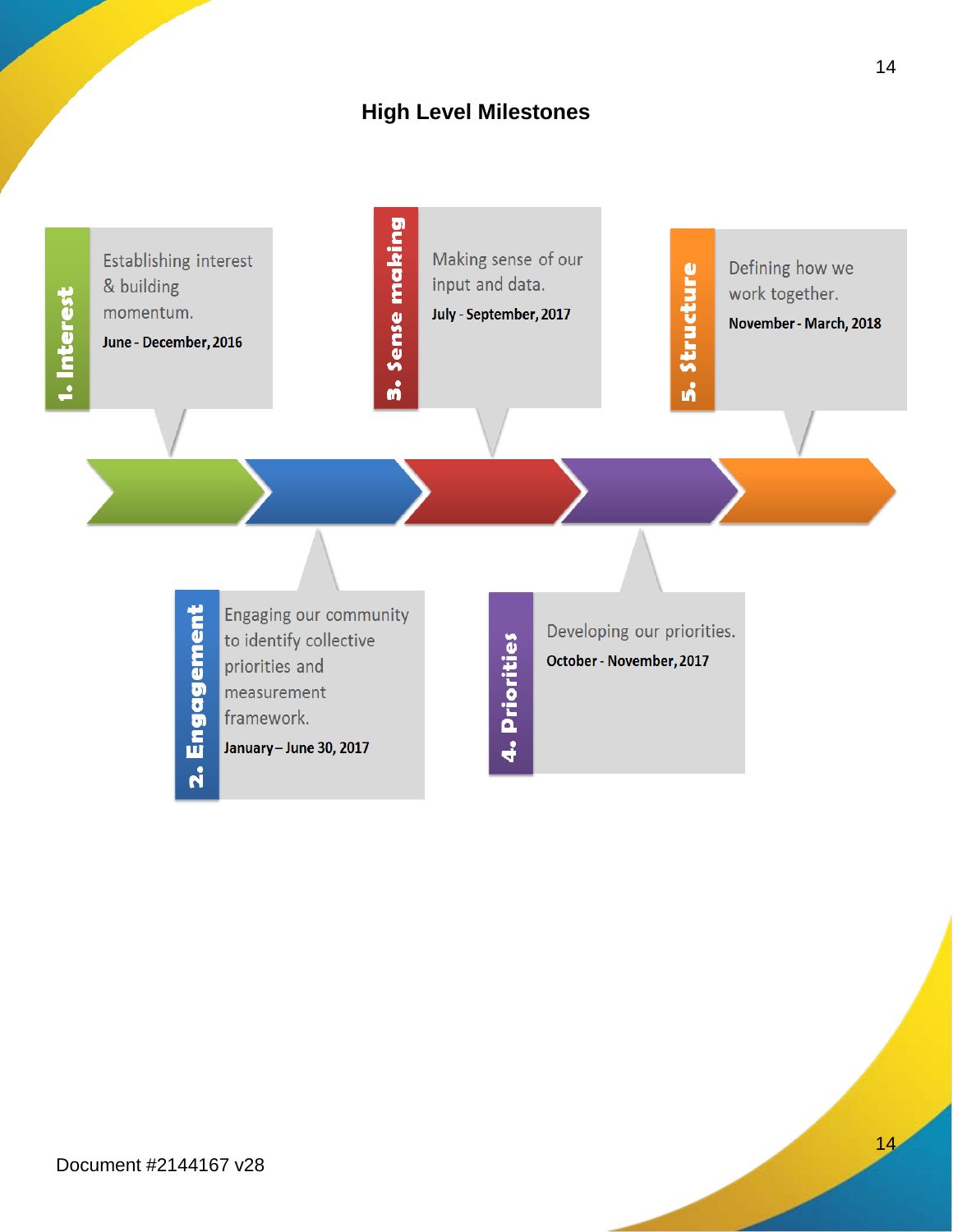Document #2144167 v28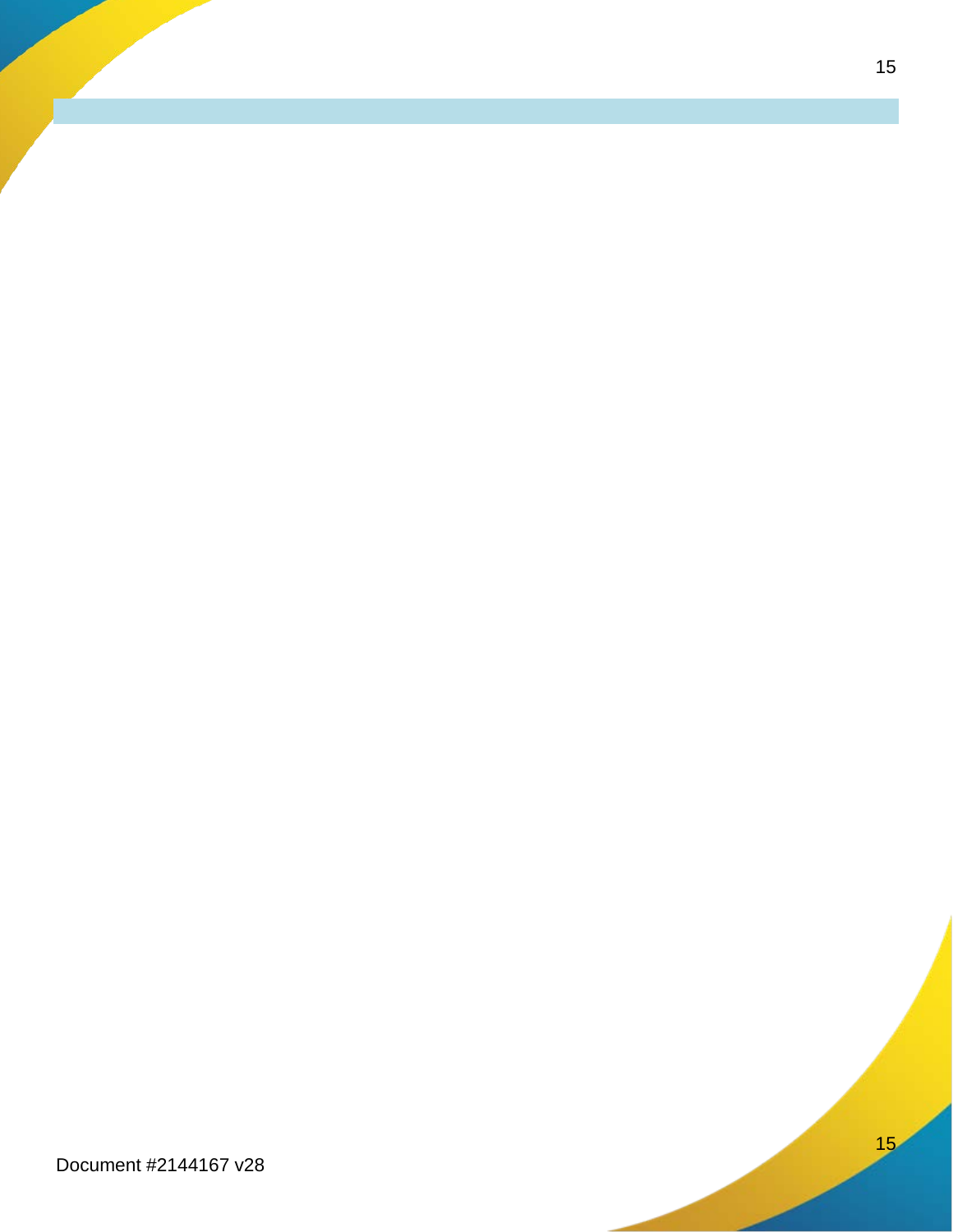### **Emerging Wellbeing Waterloo Region Strategy**

Based on all of the work noted in the previous sections our evolving Wellbeing Waterloo Region Strategy is described in the following section (for the visual of the strategy see Figure 2). It brings together the big ideas and actions that will guide our future work, the way we will measure our progress and how we will work to realize our ambitions. The components and content within this emerging strategy are a work in progress and are based on community input and data.



### **Our vision - what we aspire to:**

Working together to enhance wellbeing in our community so everyone thrives and no one is left behind.

### **Our mission - why we exist:**

To work together in new ways to create transformational change in community wellbeing. More specifically we will:

- **Support** our community and each other with integrated systems, aligned actions and services to make transformational change.
- **Connect** with each other and networks in our communities to leverage assets and mobilize for collective action.
- **Include** and value diverse and unique abilities to address inequities so everyone thrives



### **The Big Ideas**

Working together, the community has identified big ideas or areas to focus collective and collaborative efforts to make meaningful and transformational change. The Big Ideas identified are:

- **Affordable Housing**: Everyone has a place to call home.
- **Healthy Children and Youth:** All children and youth have the foundation they need to thrive and reach their potential.
- **Social Inclusion**: A welcoming region that embraces diversity, reduces social isolation, enhances relationships and enables belonging.



### **Connected Community: Working better together**

Complex problems require a collaborative community effort to be successful. In order to tackle complex issues of community wellbeing and create meaningful and transformational change, we will need to create the structure and actions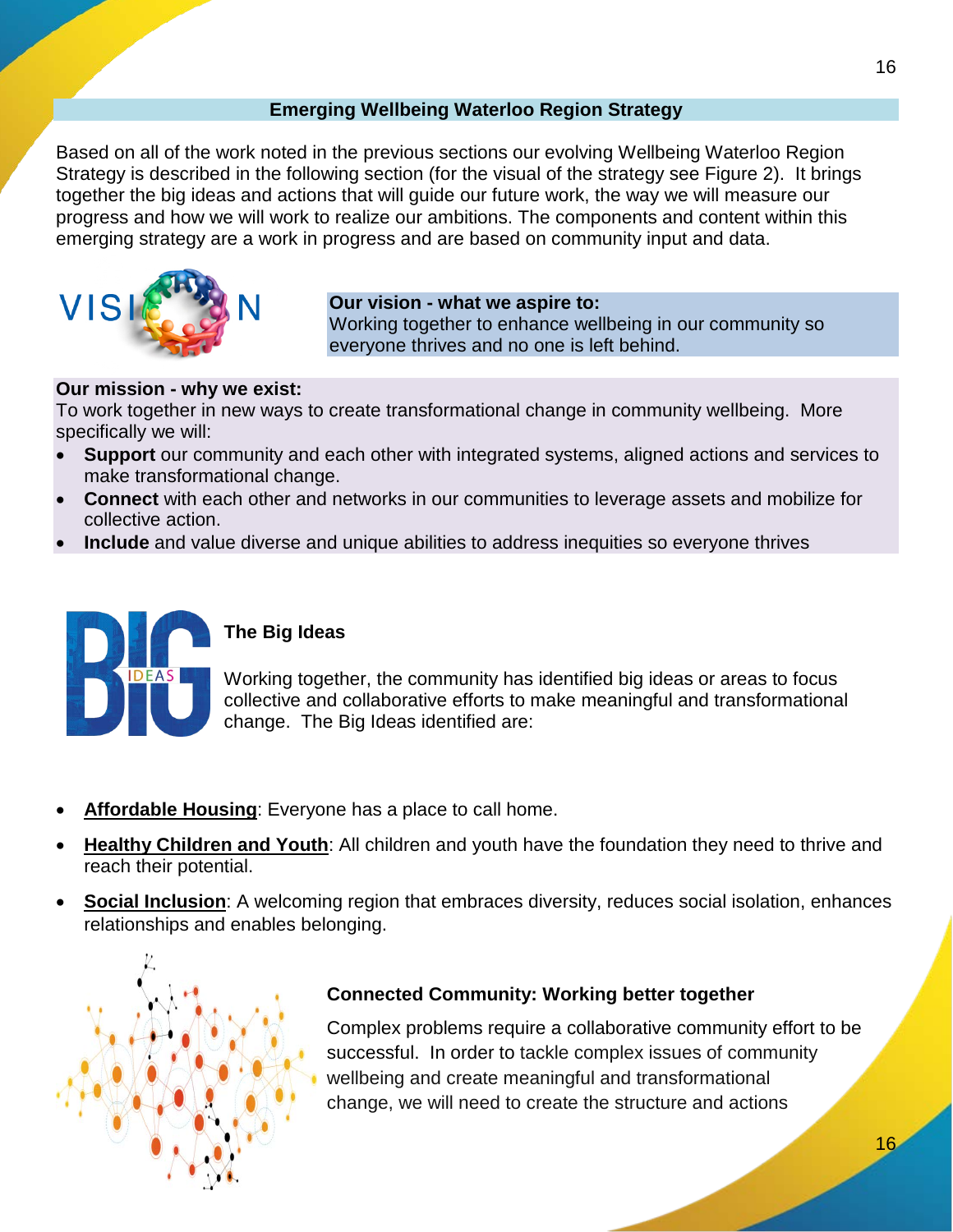to intentionally focus on strengthening individual and network connections. This is a necessary foundation for addressing any of the big ideas by breaking down siloes, leveraging local assets and mobilizing collective action. Connecting within and across will give us the relationships, support and instill trust in order to be the change we wish to see.



### **Figure 2 - Visual of the Wellbeing Waterloo Region Emerging Strategy**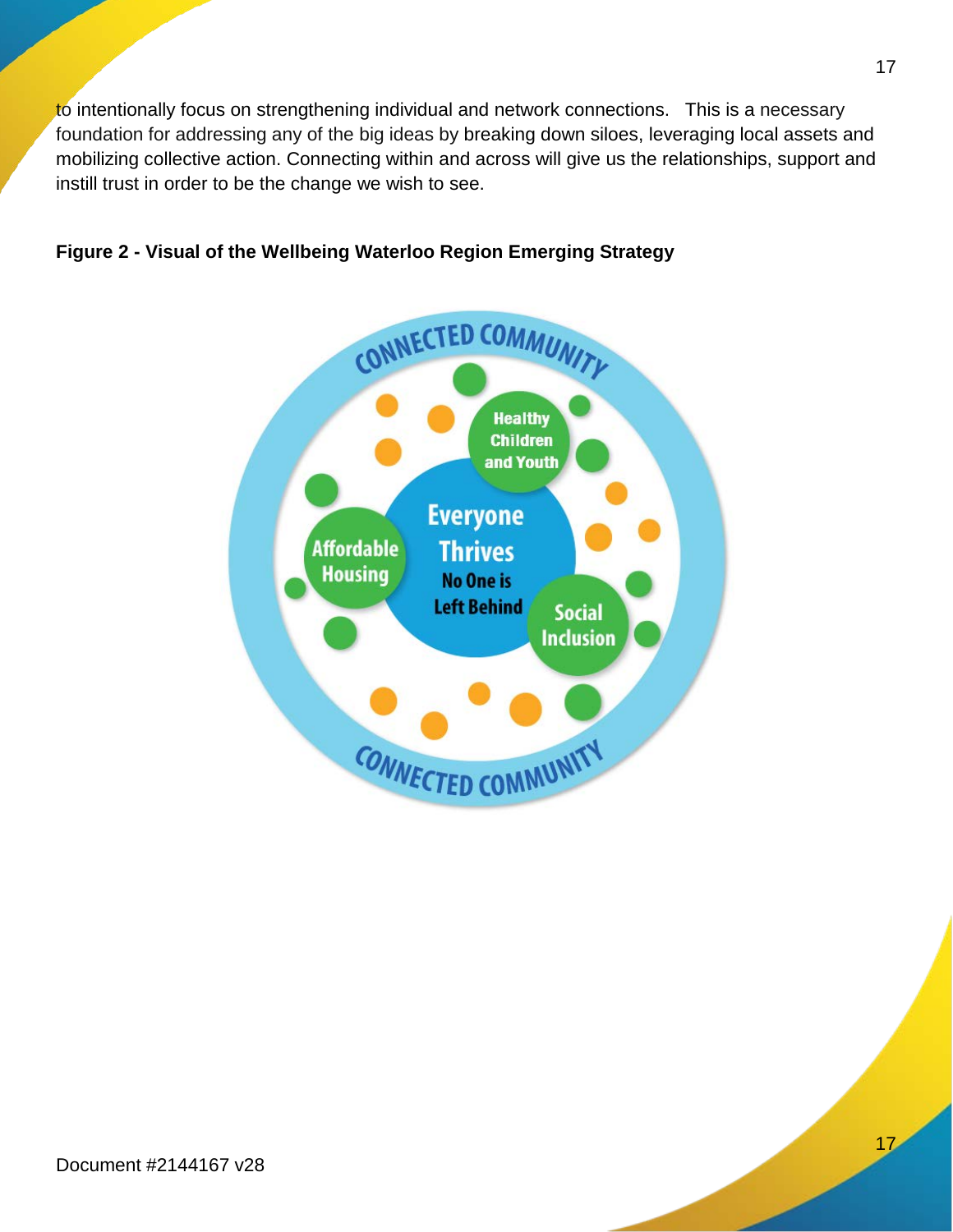#### **Next Steps**

At this stage in our journey we are focusing on moving the big ideas forward. In order to drive towards meaningful change we need to frame our big ideas and get more specific in order to provide initial focus and get the community moving in the same direction. The following components will be worked on through the next steps in our Wellbeing Waterloo Region journey:

- 1. Develop focus for Affordable Housing and Healthy Children and Youth Big Idea
- 2. Establish a process to plan for the Social Inclusion Big Idea
- 3. Identify and establish governance structure and backbone organization for Wellbeing Waterloo Region that supports and creates opportunities for a connected community.

The timeline for each of these components is found in Figure 3.

### **1. Develop a Plan for Big Ideas - Affordable Housing and Healthy Children and Youth**

At this stage in our journey we are focusing on moving the big ideas forward. In order to drive towards meaningful change we need to frame our big ideas and get more specific in order to provide initial focus and get the community moving in the same direction. The following components will be identified through the next steps in our Wellbeing Waterloo Region journey in order to map out a plan of action for these two Big Ideas.

- **a. Develop Challenge or goal statements** The Big Ideas identified are just that…big! In order to drive towards meaningful change, one of our next steps will be to frame our Big Ideas into initial challenges or goal areas. This will provide initial focus and get the community moving in the same direction. These goal statements will be developed with existing collaboratives who work in the focus area as well as with the working groups of Wellbeing Waterloo Region. There will also be opportunities for the public to provide input. The goal or challenge statements are intended to be:
- Ambitious and bold.
- Rallying call that creates urgency on this issue.
- Specific and conveys what we want to achieve.
- Achievable.
- Measureable.

Examples of challenge or goal statements include:

- By 2020 all children in Waterloo Region will have the necessary skills for reading by the third grade.
- By 2020 we will end chronic homelessness.
- By 2020 Waterloo Region will have high school graduation rates that surpass the Province and Canada.
- **b. Identifying our actions -** To move the ideas forward we will need to support and /or amplify existing work or develop new actions. The actions are the "how" we will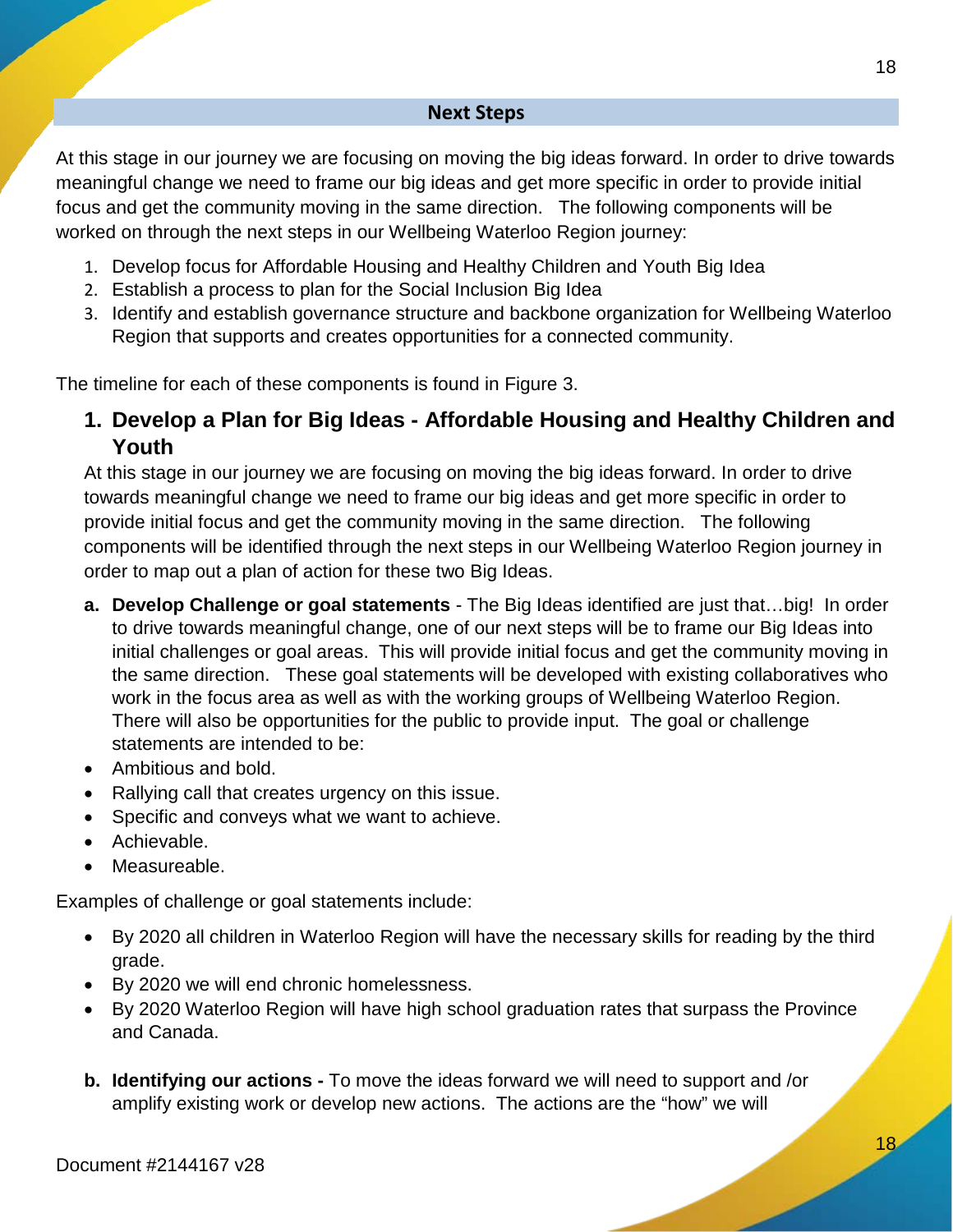achieve progress in the big ideas. It is anticipated that these actions will be identified from a variety of sources but not limited to:

- Existing and new organizations and collaborative actions.
- New collective Wellbeing Waterloo Region actions.
- Place based neighbourhood actions.
- Waterloo Region resident actions.
- Other actions from other priority areas.

It is important to note that everyone can play a part in helping to move the big ideas forward.

**c. Establishing progress indicators -** In order to understand if we are making progress on our actions, we will be establishing indicators to track progress and to understand if we are making a difference. These indicators will be both short and long term indicators and will be integrated with the overall measurement framework.

### **2. Establish a process to plan for the Big Idea - Social Inclusion**

There are many groups and organizations that work in the areas of diversity, social isolation, and belonging. Therefore a working group will be established in order to develop a plan to work with community partners to work on the areas as identified above. This working group will have a longer time line for completion.

### **3. Identify and establish governance structure and backbone organization for Wellbeing Waterloo Region that supports and creates opportunities for a connected community.**

A connected community is a necessary foundation for addressing any of the big ideas by breaking down siloes, leveraging local assets and mobilizing collective action. In order to tackle complex issues of community wellbeing and create meaningful and lasting change, we will need to identify the best structure and actions to intentionally focus on strengthening individual and network connections.

Work is currently in progress to identify the future governance structure and backbone organization. It is imagined that this future structure would help to connect within and across our communities, institutions, sectors and levels of government in order to create awareness of each others work, foster trust and build relationships. This structure would also help keep the work moving forward and ensure that deliverables are achieved and progress is monitored.

If you would like additional information or have questions contact Lorie Fioze, at 519-575-4758, TTY 519-575-4608 [lfioze@regionofwaterloo.ca.](mailto:lfioze@regionofwaterloo.ca)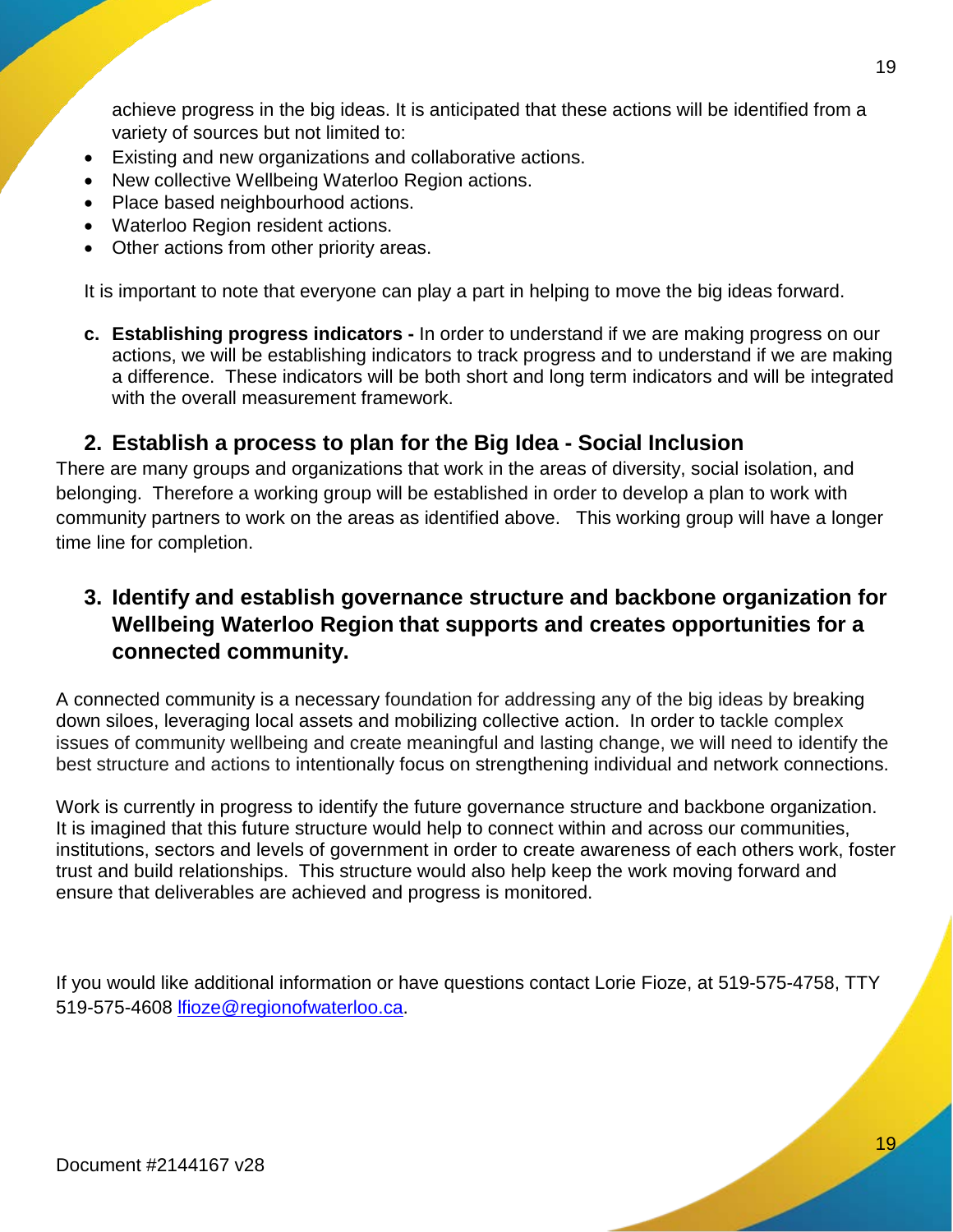### **Appendix 1: Interim Planning Group**

Provide oversight and resources (financial and in kind) for the overall planning process.

| <b>Name</b>                  | <b>Organization/Collaborative</b>                       |
|------------------------------|---------------------------------------------------------|
| <b>Bruce Lauckner</b>        | Waterloo Wellington Local Health Integration Network    |
| Bryan Larkin                 | <b>Waterloo Regional Police Service</b>                 |
| <b>Christiane Sadeler</b>    | <b>Waterloo Region Crime Prevention Council</b>         |
| Douglas Bartholomew-Saunders | Region of Waterloo - Community Services                 |
| <b>Elizabeth Heald</b>       | The Kitchener and Waterloo Community Foundation         |
| Alternate Lynne Short        |                                                         |
| <b>Ken Seiling</b>           | Regional Chair, Regional of Waterloo                    |
| Liana Nolan                  | Region of Waterloo Public Health and Emergency Services |
| Lorie Fioze                  | Region of Waterloo - CAOs office                        |
|                              | Interim Backbone Support                                |
| <b>Mike Murray</b>           | Region of Waterloo - Interim Backbone Support           |
| Joan Fisk                    | United Way Waterloo Region Communities                  |
| <b>Alternate Nancy Bird</b>  |                                                         |
| <b>Shayne Turner</b>         | <b>Waterloo Region Crime Prevention Council</b>         |
| <b>Tom Galloway</b>          | <b>Regional Services Police Board</b>                   |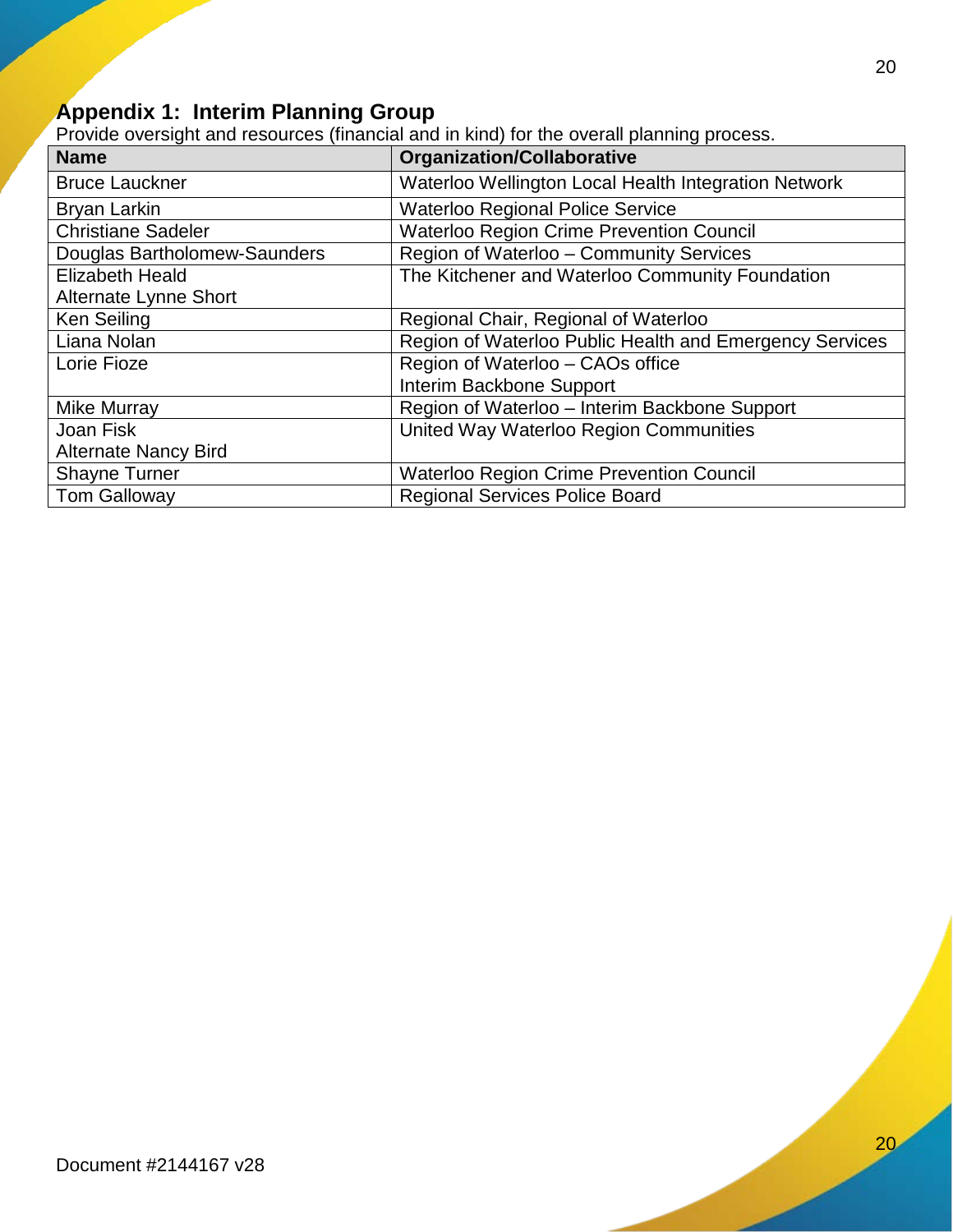## **Appendix 2: Interim Reference Group**

Provide direction and approval on critical milestones for the Wellbeing Waterloo Region initiative based on community input and evidence.

| <b>Name</b>                     | <b>Organization/Collaborative</b>                    |
|---------------------------------|------------------------------------------------------|
| Aleksandra Petrovic             | Social Development Centre Waterloo Region            |
| Ann Lavender                    | Cambridge & North Dumfries Community Foundation      |
| <b>Barbara Hill</b>             | Community member                                     |
| <b>Barry Zehr</b>               | <b>Waterloo Regional Police Service</b>              |
| <b>Bill Davidson</b>            | Lang's Farm                                          |
| <b>Brad Witzel</b>              | City of Waterloo                                     |
| <b>Bruce Lauckner</b>           | Waterloo Wellington Local Health Integration Network |
| <b>Bryan Larkin</b>             | Waterloo Regional Police Service                     |
| <b>Christiane Sadeler</b>       | <b>Waterloo Region Crime Prevention Council</b>      |
| Debbie Engel                    | Carizon Family and Community Services/               |
|                                 | <b>Children's Planning Table</b>                     |
| <b>Denise Squire</b>            | <b>Woolwich Community Health Centre</b>              |
| Dorothy McCabe                  | KidsAbility                                          |
| Douglas Bartholomew-Saunders    | Region of Waterloo - Community Services              |
| <b>Elizabeth Heald</b>          | The Kitchener and Waterloo Community Foundation      |
| Alternate Lynne Short           |                                                      |
| Erin Vandahl                    | <b>Waterloo Regional Police Service</b>              |
| Jane Hennig                     | Volunteer Action Centre of Kitchener Waterloo & Area |
| Jane Humphries                  | Community member                                     |
| <b>Janet Howitt</b>             | <b>Delton Glebe Counselling Centre</b>               |
| Jason Santo                     | <b>Studio Locale</b>                                 |
| <b>Jeff Steckley</b>            | Shantz Mennonite Church Social Innovation Hub        |
| Jennifer Astley-Kinsey          | <b>Astley Family Foundation</b>                      |
| Jennifer Fillingham             | <b>Center for Family Medicine</b>                    |
| John Colangeli or Randall Penny | Lutherwood                                           |
| John Lord                       | New Story Group of Waterloo Region                   |
| <b>Judy Merkel</b>              | <b>Waterloo Catholic District School Board</b>       |
| Karen Spencer                   | Family and Children's Services                       |
| Alternate Jill Stoddart         |                                                      |
| <b>Kathy Payette</b>            | Lutherwood                                           |
| Kelly Bernstein                 | Region of Waterloo Libraries                         |
| Ken Seiling                     | Regional Chair, Regional of Waterloo                 |
| Laura Manning                   | Lyle S. Hallman Foundation                           |
| Laura Shoemaker                 | Waterloo Catholic District School Board              |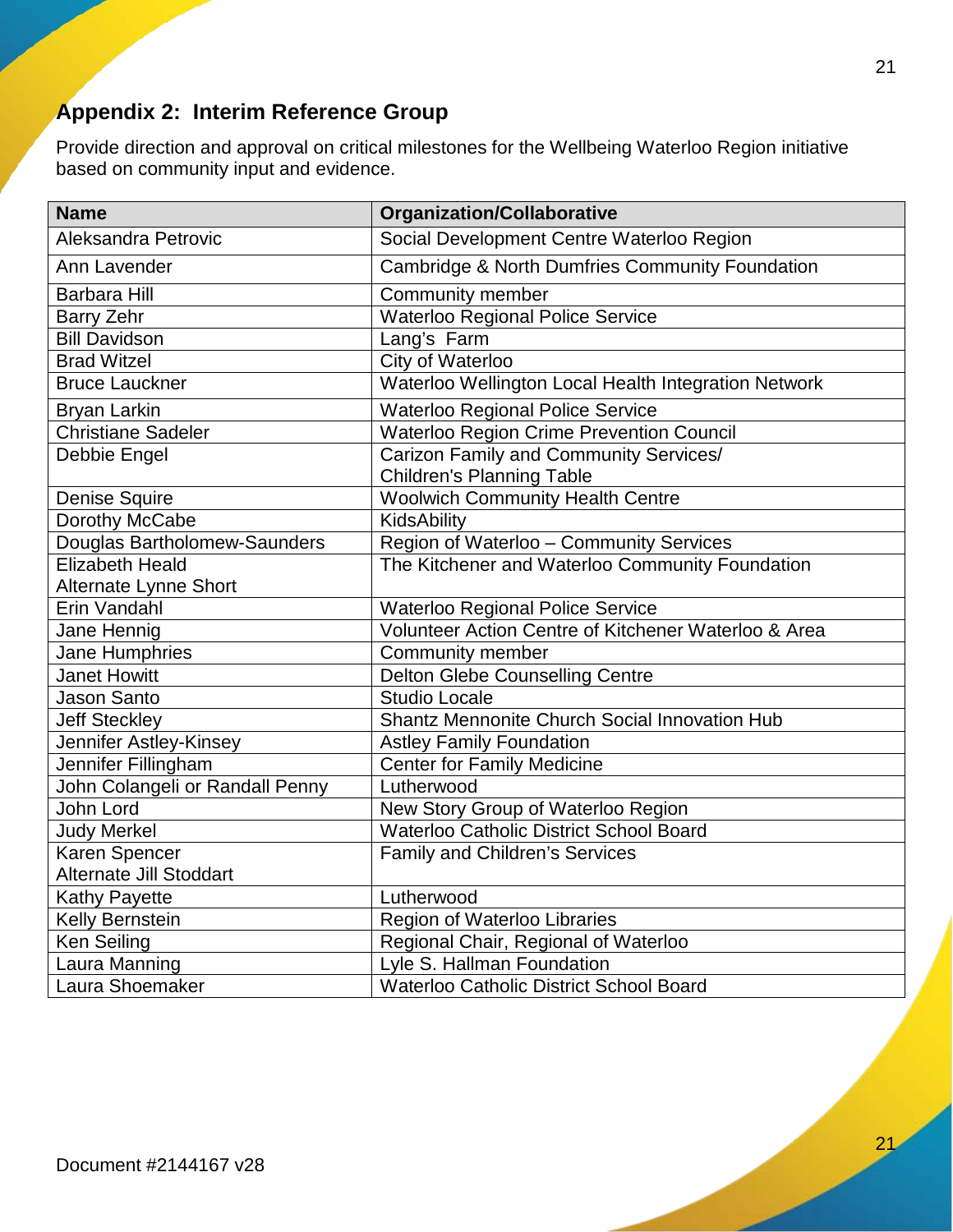| <b>Name</b>                    | <b>Organization/Collaborative</b>                       |
|--------------------------------|---------------------------------------------------------|
| Liana Nolan                    | Region of Waterloo Public Health and Emergency Services |
| <b>Linda Terry</b>             | Social Planning Council of Cambridge & North Dumfries   |
| Lorie Fioze                    | Region of Waterloo - CAOs office/ Interim Backbone      |
| Marg Alfieri                   | The Centre for Family Medicine - KW 4 Health Link       |
| Mary Jane Patterson            | <b>REEP Green Solutions</b>                             |
| <b>Michelle Poissant</b>       | Township of North Dumfries                              |
| Mike Murray                    | Region of Waterloo - Interim Backbone Support           |
| Nancy Bird                     | United Way Waterloo Region Communities                  |
| Peter Ringrose                 | <b>Police Services Board</b>                            |
| Peter Rubenschuh               | <b>Waterloo Region District School Board</b>            |
| <b>Peter Sweeney</b>           | <b>YMCA</b>                                             |
| Alternate - Debbie Hoekstra    | <b>YMCA - Early Years Centers</b>                       |
| Rania Lawendy                  | Maple Grove School                                      |
| <b>Richard Olson</b>           | <b>Waterloo Catholic District School Board</b>          |
| Sharon Livingstone or delegate | Cambridge Council on Aging                              |
| <b>Shannon Weber</b>           | <b>Wilfrid Laurier University</b>                       |
| <b>Shayne Turner</b>           | <b>Waterloo Region Crime Prevention Council</b>         |
| <b>Susan Morrison</b>          | Waterloo Region District School Board                   |
| <b>Tara Bedard</b>             | <b>Waterloo Region Immigration Partnership</b>          |
| <b>Tom Galloway</b>            | <b>Regional Services Police Board</b>                   |
| <b>Tova Davidson</b>           | Sustainable Waterloo Region                             |
| <b>Tracey Robertson</b>        | <b>Ontario Trillium Foundation</b>                      |
| <b>Tracy Elop</b>              | <b>Carizon Family and Community Services</b>            |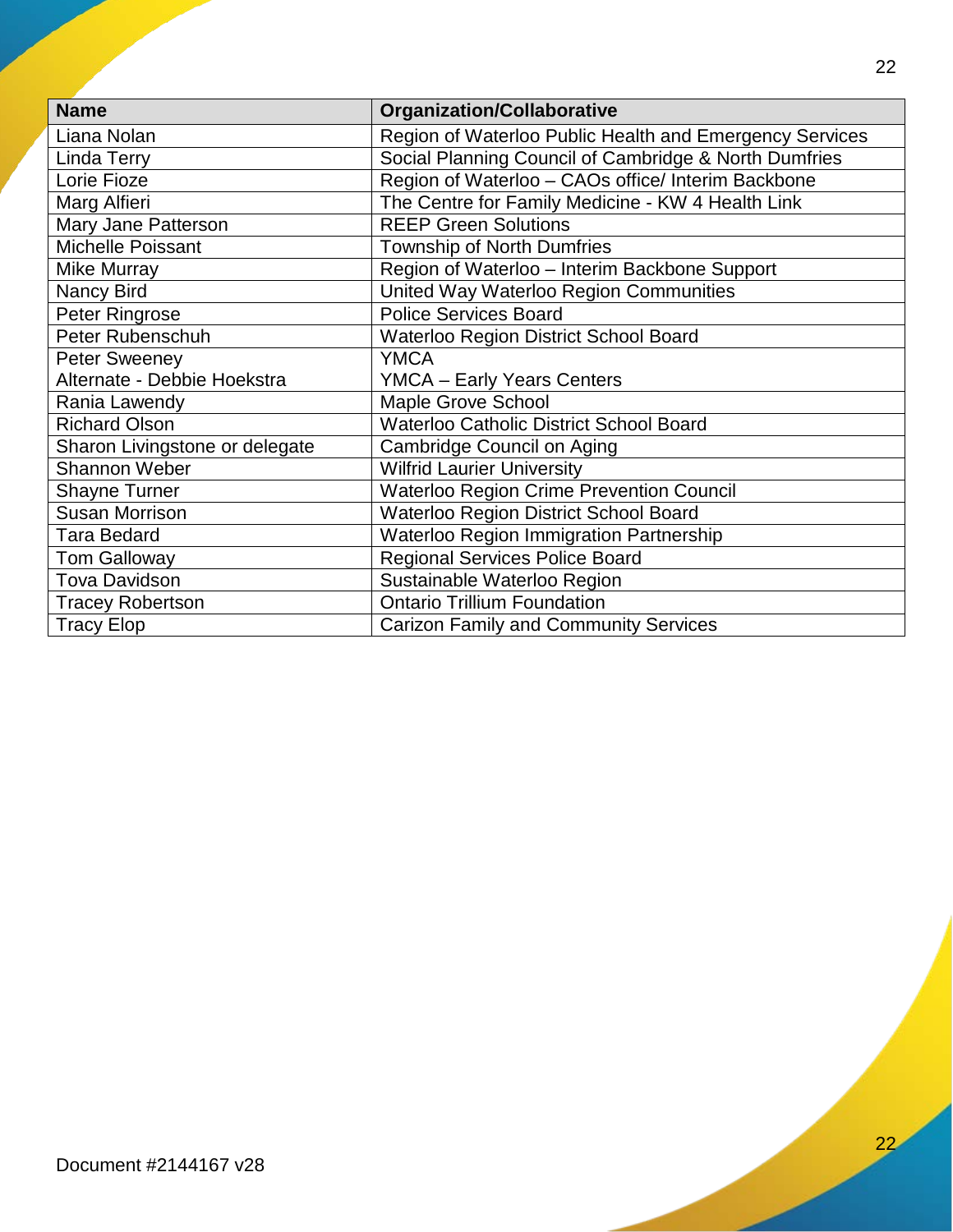# **Appendix 3: Measurement and Monitoring Working Group**

# **Membership**

Provide oversight, advice and direction on the measurement and monitoring goal area.

| <b>Representative</b>            | <b>Organization/Collaborative</b>                           |
|----------------------------------|-------------------------------------------------------------|
| Aleksandra Petrovic              | Social Development Centre Waterloo Region                   |
| <b>Alison Pearson</b>            | <b>Children's Planning Table</b>                            |
| Alternate Shannon McIntyre       |                                                             |
| Angela Pye                       | Region of Waterloo - Housing stability - Community Services |
| <b>Brad Witzel</b>               | City of Waterloo                                            |
| <b>Brooke Lambert</b>            | City of Cambridge                                           |
| David Siladi                     | <b>Crime Prevention Council</b>                             |
| Erin Vandahl                     | <b>Waterloo Region Police Services</b>                      |
| Jaime Griffis                    | Idea Exchange - Cambridge                                   |
| James Bond                       | Waterloo Region District School Board                       |
| <b>Janet Howitt</b>              | <b>Delton Glebe Counselling Centre</b>                      |
| Jenny Flagler George             | Waterloo Wellington Local Health Integration Network        |
| Alternate Stephanie Ellens-Clark |                                                             |
| Jessica Deming                   | Region of Waterloo Public Health and Emergency Services -   |
| Alternate Arianne Folkema        | Epidemiology                                                |
| <b>Jill Stoddart</b>             | <b>Family and Children's Services</b>                       |
| Alternate - Leyco Wilson         |                                                             |
| <b>Kristine Allison</b>          | Rural Realities and Cambridge and North Dumfries Social     |
|                                  | <b>Planning Council</b>                                     |
| Linda McKessock and Bryan        | Canadian Index for Wellbeing - coach and consultants        |
| Smale                            |                                                             |
| Linda Terry                      | Cambridge and North Dumfries Social Planning Council        |
| Lorie Fioze                      | Region of Waterloo - CAOs Office (Interim back bone support |
|                                  | organization)                                               |
| Lynda Kohler                     | <b>Woolwich Community Health Centre</b>                     |
| <b>Lynne Short</b>               | Kitchener and Waterloo Community Foundation                 |
| <b>Margaret Parkin</b>           | Region of Waterloo - Planning Development and Legislative   |
|                                  | <b>Services</b>                                             |
| <b>Mark Hildebrand</b>           | City of Kitchener                                           |
| Oriana Sharpe                    | Region of Waterloo - Open Data                              |
| Paulina Rodriguez                | <b>Immigration Partnership</b>                              |
| Peter Rubenschuh                 | Waterloo Region District School Board                       |
| Ross Graham                      | Region of Waterloo - Community Services Department          |
| Alternate Van Vilaysinh          |                                                             |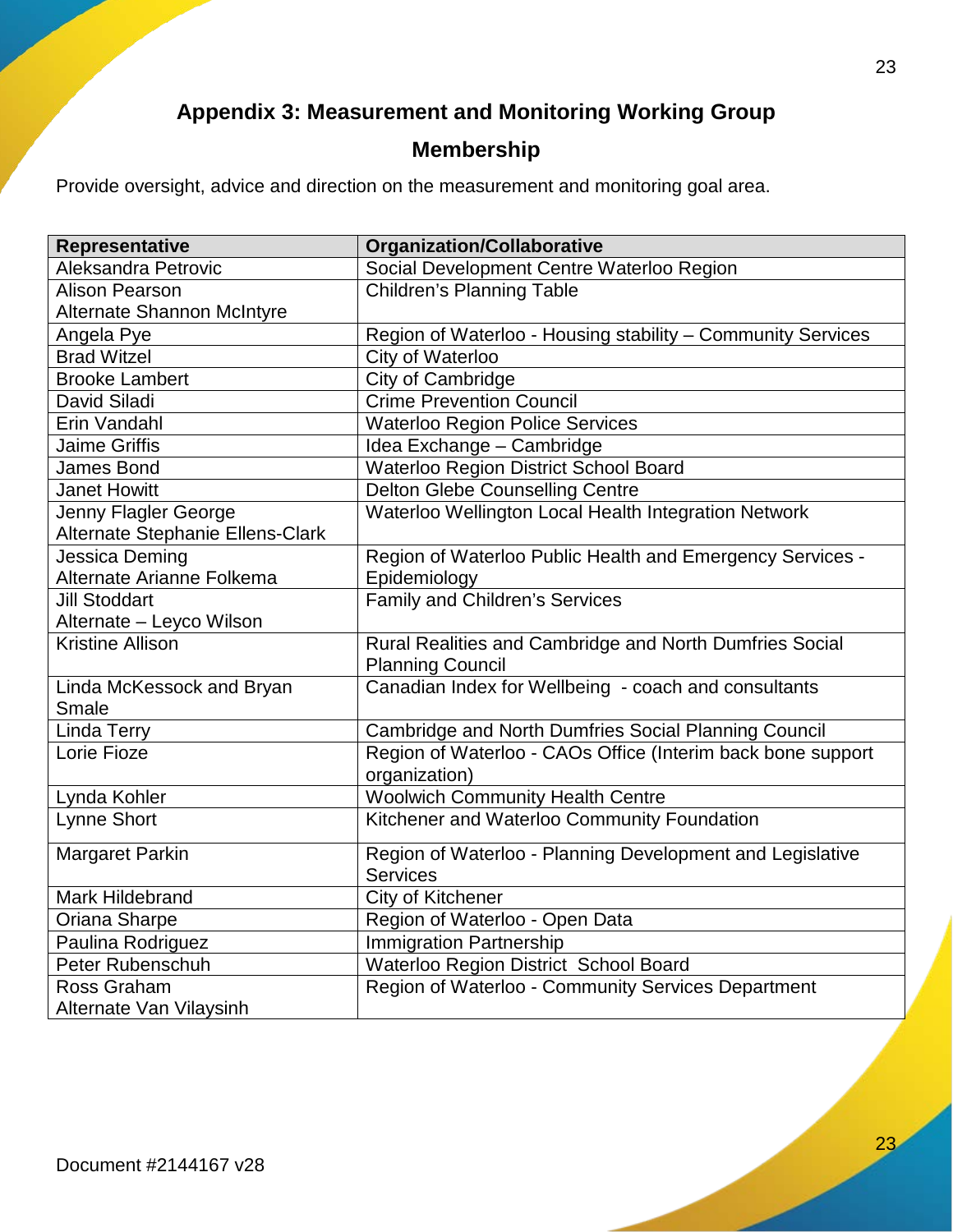| <b>Representative</b>        | <b>Organization/Collaborative</b>                 |
|------------------------------|---------------------------------------------------|
| Shannon Weber                | <b>Wilfrid Laurier University</b>                 |
| <b>Sharon Froehlich</b>      | <b>New Story Group</b>                            |
| <b>Alternate Earl Walker</b> |                                                   |
| <b>Simon Coulombe</b>        | <b>Wilfrid Laurier University</b>                 |
| Sospeter Gatobu              | Learning for Humanity                             |
| <b>Tamara Kerr</b>           | Region of Waterloo, Children's Services           |
| <b>Tara Bedard</b>           | <b>Immigration Partnership</b>                    |
| Vacant                       | Region of Waterloo - Environmental sustainability |
| <b>Vicky Luttenberger</b>    | <b>Township of Wilmot</b>                         |